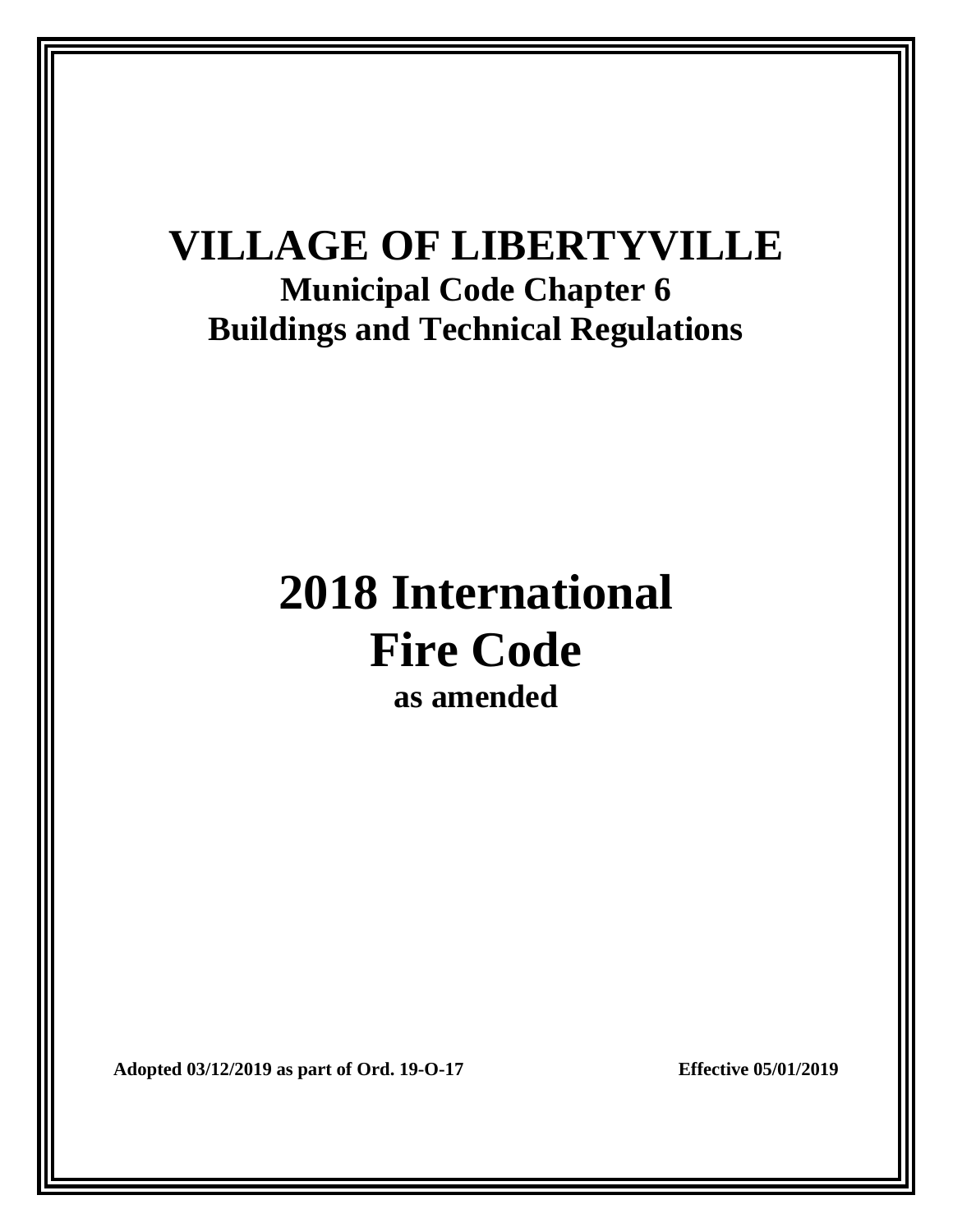#### **ARTICLE V. FIRE SAFETY STANDARDS\***

\*Cross reference(s)--Fire prevention and protection, Ch. 10.

**State law reference(s)**--Five safety regulations authorized, 65 ILCS 5/11-8-1 et seq.; state fire prevention regulations, 425 ILCS.

#### **DIVISION 1. GENERALLY**

**Secs. 6-361--6-380. Reserved.**

 $\overline{\phantom{a}}$  ,  $\overline{\phantom{a}}$  ,  $\overline{\phantom{a}}$  ,  $\overline{\phantom{a}}$  ,  $\overline{\phantom{a}}$  ,  $\overline{\phantom{a}}$  ,  $\overline{\phantom{a}}$  ,  $\overline{\phantom{a}}$  ,  $\overline{\phantom{a}}$  ,  $\overline{\phantom{a}}$  ,  $\overline{\phantom{a}}$  ,  $\overline{\phantom{a}}$  ,  $\overline{\phantom{a}}$  ,  $\overline{\phantom{a}}$  ,  $\overline{\phantom{a}}$  ,  $\overline{\phantom{a}}$ 

 $\overline{\phantom{a}}$  ,  $\overline{\phantom{a}}$  ,  $\overline{\phantom{a}}$  ,  $\overline{\phantom{a}}$  ,  $\overline{\phantom{a}}$  ,  $\overline{\phantom{a}}$  ,  $\overline{\phantom{a}}$  ,  $\overline{\phantom{a}}$  ,  $\overline{\phantom{a}}$  ,  $\overline{\phantom{a}}$  ,  $\overline{\phantom{a}}$  ,  $\overline{\phantom{a}}$  ,  $\overline{\phantom{a}}$  ,  $\overline{\phantom{a}}$  ,  $\overline{\phantom{a}}$  ,  $\overline{\phantom{a}}$ 

 $\overline{\phantom{a}}$  ,  $\overline{\phantom{a}}$  ,  $\overline{\phantom{a}}$  ,  $\overline{\phantom{a}}$  ,  $\overline{\phantom{a}}$  ,  $\overline{\phantom{a}}$  ,  $\overline{\phantom{a}}$  ,  $\overline{\phantom{a}}$  ,  $\overline{\phantom{a}}$  ,  $\overline{\phantom{a}}$  ,  $\overline{\phantom{a}}$  ,  $\overline{\phantom{a}}$  ,  $\overline{\phantom{a}}$  ,  $\overline{\phantom{a}}$  ,  $\overline{\phantom{a}}$  ,  $\overline{\phantom{a}}$ 

 $\overline{\phantom{a}}$  ,  $\overline{\phantom{a}}$  ,  $\overline{\phantom{a}}$  ,  $\overline{\phantom{a}}$  ,  $\overline{\phantom{a}}$  ,  $\overline{\phantom{a}}$  ,  $\overline{\phantom{a}}$  ,  $\overline{\phantom{a}}$  ,  $\overline{\phantom{a}}$  ,  $\overline{\phantom{a}}$  ,  $\overline{\phantom{a}}$  ,  $\overline{\phantom{a}}$  ,  $\overline{\phantom{a}}$  ,  $\overline{\phantom{a}}$  ,  $\overline{\phantom{a}}$  ,  $\overline{\phantom{a}}$ 

#### **DIVISION 2. ICC INTERNATIONAL FIRE CODE\***

**\*Cross reference(s)**--Fire prevention and protection, Ch. 10.

**Sec. 6-381. Adopted.**

That there is hereby adopted, for the purpose of prescribing regulations governing conditions hazardous to life and property from fire or explosion, a certain code known as the 2018 International Fire Code, excluding ICC duplicate sections indicated with [B], [M], [PM], etc., and the whole thereof, subject to the amendments in this division. Three (3) copies of the aforementioned code have been made and are filed in the office of the village clerk as prescribed by law, and the same are adopted and incorporated as fully as if set out at length herein, and from the date on which the ordinance from which this division is derived shall take effect, the provisions thereof as amended in this division shall be controlling within the limits of the Village of Libertyville. If there is any conflict between the language of this division and the language of the aforesaid code, the language of this division shall prevail over the language of the aforementioned code. Here in after, all NFPA standards referenced in chapter 80, and appendices A-J shall be adopted by this code.

(Ord. No. 90-0-27, 'I(A), 7-10-90)

**State law reference(s)**--Adoption by reference, 65 ILCS 5/1-3-1 et seq., 50 ILCS 220/1 et seq.

**Cross reference(s)**--Definitions and rules of construction generally, '1-2.

#### **Sec. 6-382. Bureau of fire prevention.**

(a) The International Fire Code shall be enforced by the Bureau of Fire Prevention, which is hereby established and which shall be operated under the supervision of the Chief of the Fire Department.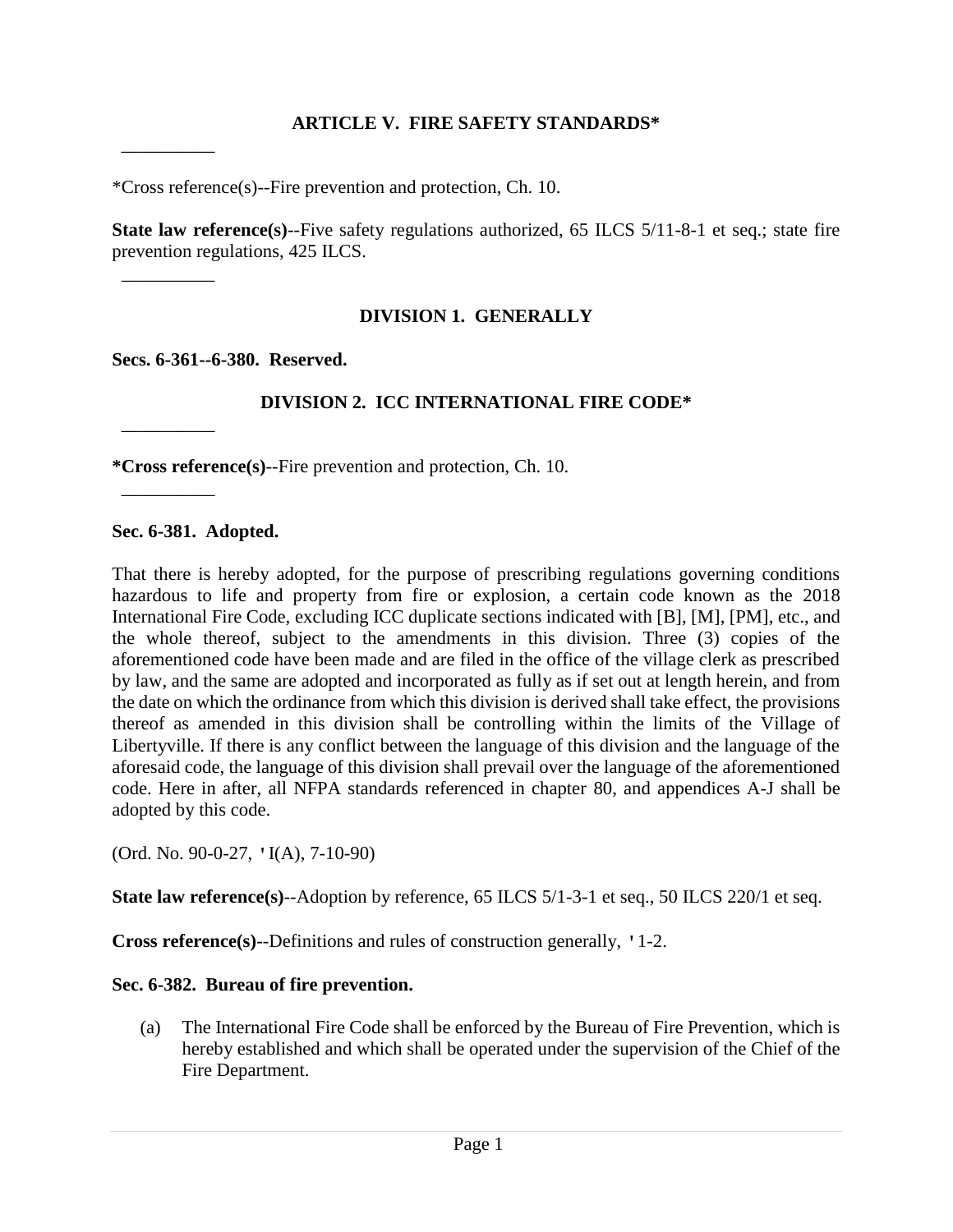- (b) The Director of Fire Prevention Bureau shall be appointed by the Chief of the Fire Department of the village and shall serve at his pleasure.
- (c) The Chief of the Fire Department may detail such members of the Fire Department as inspectors as shall from time to time be necessary. The Chief of the Fire Department may recommend to the Village the employment of technical inspectors who are not sworn members of the Fire Department. When authorized by the Village Board, such inspectors shall be hired pursuant to established village personnel policies and procedures.

(Ord. No. 90-0-27, 'II, 7-10-90)

## **Sec. 6-383. Amendments.**

The International Fire Code, as adopted in section 6-381, referred to in this section as "code," is amended as follows:

**Sec. 101.1 Title.** Substitute "[Name of Jurisdiction] with "Village of Libertyville."

**Sec. 101.6 Generally***.* Change all references of "The International Existing Building Code" to "The Municipal Building Code."

**Sec. 102.3 Change of use of occupancy.** Delete the exception.

**Sec. 104 General Authority and responsibility.** Add the following:

*Sec. 104.6.5 Records***.** All records are to be obtained by following the Village of Libertyville Freedom of Information Act Policy.

**Sec. 104.7.1 Material and Equipment Reuse.** Add to the end of the paragraph; Proper documentation of repairs/reconditioning of the equipment shall be given to the Libertyville Fire Department upon request.

*Sec. 104.10.2 Reporting Hazardous Locations.* Any person discovering the evidence of spontaneous heating or other abnormal heating of any kind in any building, marine vessel, appliance, apparatus, tank, or open stack or pile, or any person upon discovering or being apprised of an uncontrolled hazardous gas leak or hazardous material or flammable and/or combustible liquid spill, shall immediately notify the Libertyville Fire Department.

**Sec. 105 Permits.** Add the following:

*Sec. 105.1.2.1 Required Construction Permits and Certificates of Fitness.* Add to the end of the paragraph, AWhen a Certificate of Fitness is required by this jurisdiction for performance of activities related to fire safety, the Director of the Fire Prevention Bureau shall be responsible for its issuance.

(a) All applications for a Certificate of Fitness shall be filed with the Fire Prevention Bureau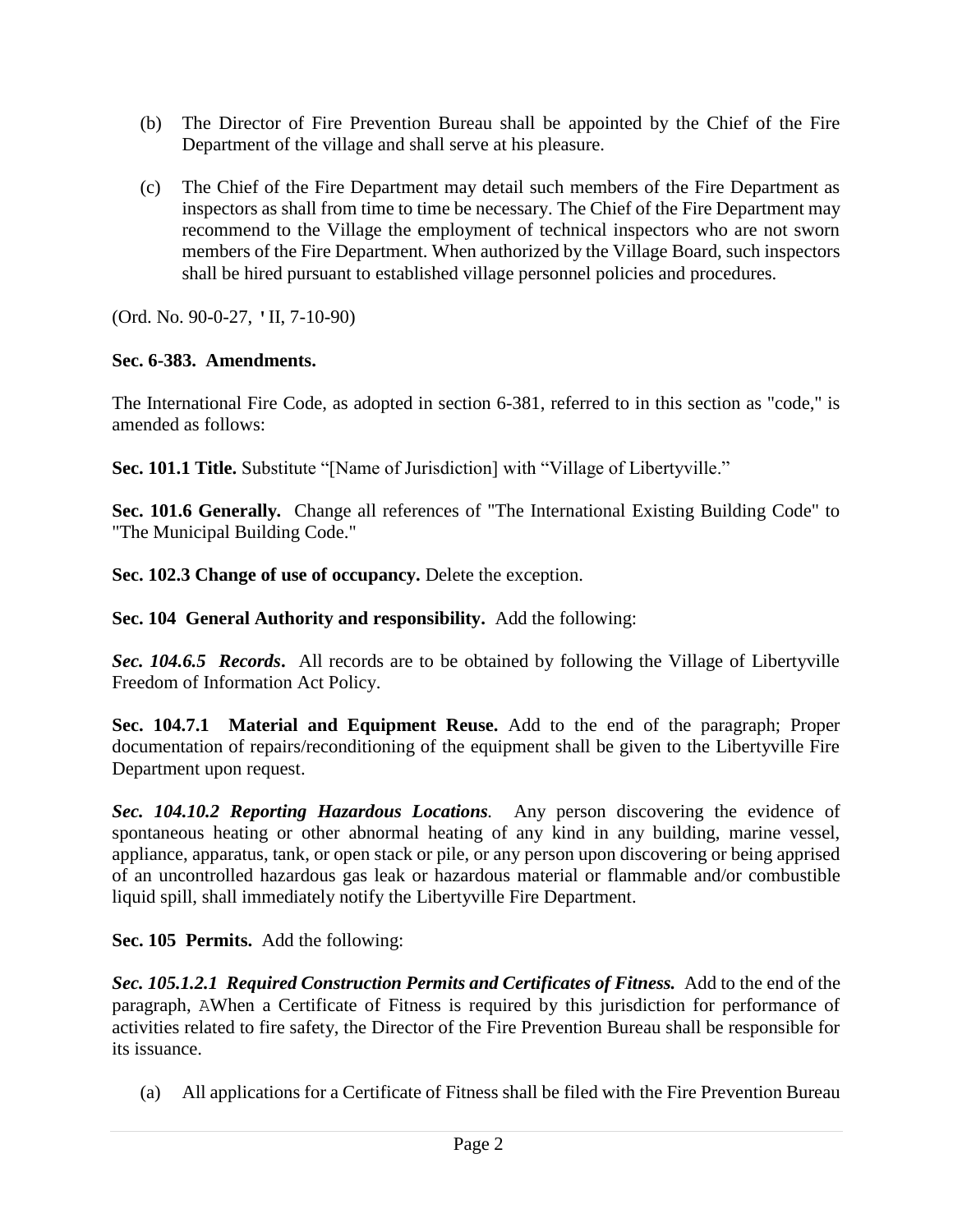on forms provided by that office.

- (b) Every person applying for a Certificate of Fitness shall furnish satisfactory proof to the Director of Fire Prevention that he/she is familiar with the materials, formulas, tools, techniques, standards, laws, ordinances, recognized good practices, safety precautions, and manufacturers= recommendations pertaining to the particular system, materials, devices, or operations he will be involved with, and for which the Certificate of Fitness is issued. They shall further prove that their company is professionally competent to perform any and all actions necessary and incidental to the operation for which the Certificate of Fitness is issued, and shall provide insurance and any applicable license.
- (c) The Director of the Fire Prevention Bureau shall investigate every application for a Certificate of Fitness. The investigation shall include an examination of the applicant as to his experience and training in the field of the Certificate of Fitness for which he has applied. The examination may include a practical test. When the Director of Fire Prevention determines that the applicant for the Certificate of Fitness conforms to all of the requirements of this Code, he shall issue the Certificate of Fitness.
- (d) When the Director of Fire Prevention determines that an applicant is not fit to receive the Certificate of Fitness because of his inability to comply with the provisions of this Code, he shall refuse to issue the Certificate of Fitness. If the refusal is based upon the applicants inability to pass a written examination which is given to determine competency, the applicant may not apply again for the Certificate of Fitness within a ninety (90) day period following the examination.
- (e) When the Director of the Fire Prevention Bureau determines that an individual is not fit to hold a Certificate of Fitness because of his inability to comply with the provisions of the Code, he shall inform that individual of his right to a hearing prior to the revocation of his Certificate of Fitness. If the Certificate of Fitness holder desires a hearing, he shall notify the Chief of the Fire Department in writing within ten (10) working days of his receipt of the revocation notice from the Chief. The Hearing Board shall issue a written recommendation to the Chief regarding its findings within fifteen (15) days of the hearing, and the Chief shall issue his decision within a reasonable time thereafter, and the said decision shall be final. Failure to show just cause shall result in the revocation of the Certificate of Fitness by the Chief of the Fire Department. The Hearing Board shall be comprised of the Fire Chief, and the Director of the Fire Prevention Bureau.
- (f) Certificates of Fitness shall not be transferable.
- (g) Certificates of Fitness shall be issued for the period of time shown on the face of the Certificate of Fitness as determined by the Director of Fire Prevention, but such period of time shall not exceed two (2) years.
- (h) Applications for renewal of a Certificate of Fitness shall be filed in the same manner as an application for an original Certificate. Each such application shall be accompanied by applicable fees. The granting of a renewal of a Certificate of Fitness shall be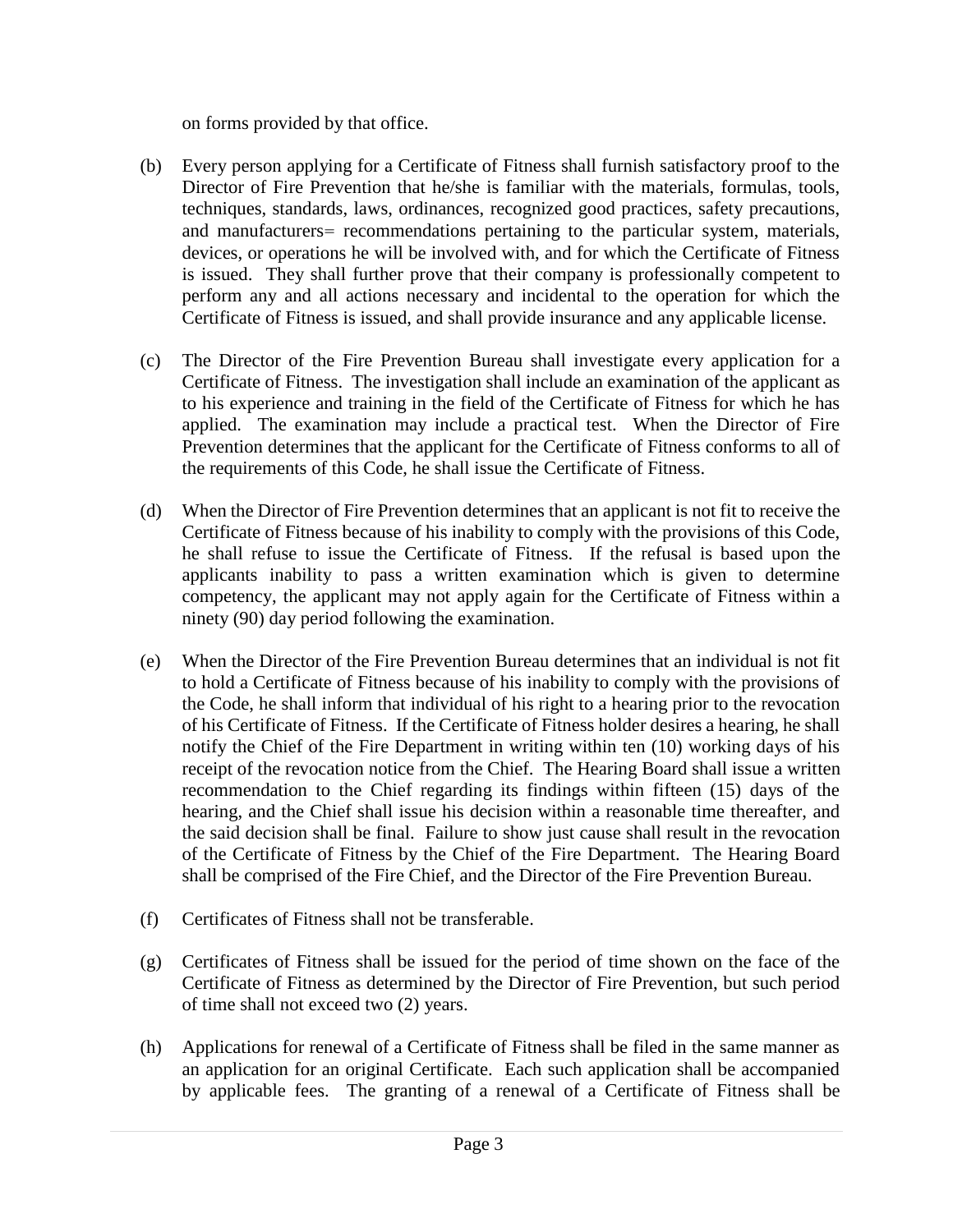accomplished in the same manner as for an original Certificate of Fitness.

- (i) The Director of Fire Prevention is authorized upon application therefore, to issue Certificates of Fitness that are restricted to one or more activities, systems, items, devices or to a particular premises.
- (i) Each person holding a Certificate of Fitness shall notify the Director of Fire Prevention in writing of any change in his business, residential, or other notification address within ten (10) days after such change. Failure on the part of a person to give such notification shall constitute grounds for revocation of said Certificate of Fitness.
- (j) A Certificate of Fitness issued by the Director of Fire Prevention shall be in the form of a certificate that can be framed. Said certificate shall contain the following information:
	- (1) Any person to whom a Certificate of Fitness has been granted in conformance with this Code shall upon request, produce and show proper identification and his Certificate of Fitness to anyone for whom he seeks to render his services or to the Director of Fire Prevention.
	- (2) The purpose for which the Certificate of Fitness has been issued.
	- (3) The date the Certificate of Fitness is issued and the date of expiration.
	- (4) Other information as may be necessary to properly identify the person to whom the Certificate of Fitness is issued.
	- (5) The name and signature of the Director of the Fire Prevention who issued the Certificate of Fitness, or his designee=s name and rank or title.
	- (6) Printed thereon, in bold type, shall be the following: "THIS CERTIFICATE OF FITNESS DOES NOT RECOMMEND THE BEARER FOR EMPLOYMENT NOR ASSUME RESPONSIBILITY OR LIABILITY FOR THE BEARERS PERFORMANCE."
- (k) A Certificate of Fitness or permit shall not be issued until the designated fees have been paid.

*Sec. 105.1.2.3 Certificate of Fitness Fees.* Certificate of Fitness fees are as follows:

| The use of any explosive material                                             | \$110.00 |
|-------------------------------------------------------------------------------|----------|
| Installation, removal, or repair of above ground or underground storage tanks | \$110.00 |
| Fire alarm or fire communications systems                                     | No Fee   |
| Fire pumps                                                                    | \$110.00 |
|                                                                               |          |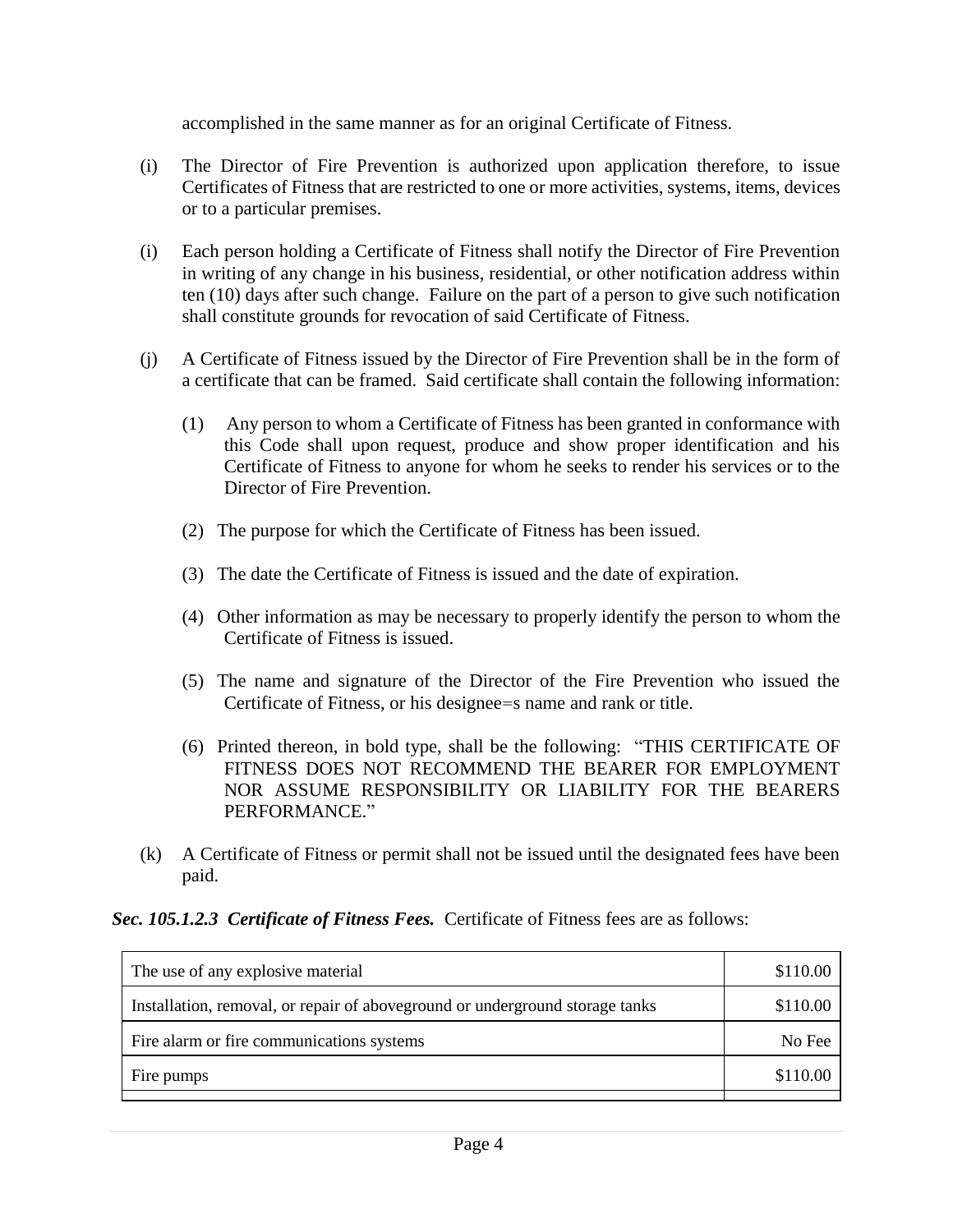| Fixed fire suppression systems/hood and duct systems | \$110.00 |
|------------------------------------------------------|----------|
| Portable fire extinguishers                          | \$110.00 |
| Hazardous materials storage or use                   | \$110.00 |

*Sec.105.3.9 Temporary Permits.* When a temporary hazardous situation is anticipated or discovered for conditions not otherwise regulated by this Code, the Fire Code Official is authorized based on applicable data, to issue a temporary permit with appropriate conditions deemed necessary for the safety, health, and welfare of the public.

*Sec.105.3.10 Permits (General)***.** Any permits issued under this Code, shall not take the place of any other license or permit required by the Code laws or permit required by the Code laws of the jurisdiction.

*Sec. 105.4.7 Plan Review and Inspection Services***.** A fee of 10 cents (\$0.10) per square foot shall be charged for reviewing all plans pertaining to tanks, fire alarms, fixed fire suppression systems, and hood and duct fire suppression systems. All 13D residential systems shall be charged \$150.00 for all single family structures. The minimum fee shall be two hundred dollars (\$200.00). Approved plans will not be returned until the fee is paid. All blueprints or plans of any aforementioned systems that are required by the applicable County or local Municipal Fire Code and its amendments, current Building, Plumbing, and/or Mechanical Codes, shall be submitted to the Fire Prevention Bureau for review and approval. Each applicant shall pay the following plan review fees for re-review and site inspection by the Libertyville Fire Prevention Bureau. Plan review fees shall include re-reviews along with the preliminary site visits.

| Site Plan - New Development                                               |          |
|---------------------------------------------------------------------------|----------|
| Life Safety Review -                                                      |          |
| New Construction and/or Large Scale Remodel - greater than 15,000 sq. ft. | \$150.00 |
| Small Scale Tenant Finish or Remodel - less than 15,000 sq. ft.           | \$100.00 |

NOTE: In addition to the review fees listed, the applicant shall pay the actual costs and expenses incurred by the Libertyville Fire Prevention Bureau for expenses due to fees charged by consultants or outside contractors.

*Sec. 105.6 Required Operational Permits.* Add the following sentence to the end of the paragraph, ARequired operational permits will be charged a fee of fifty dollars (\$50.00) per year.@

**Sec. 106.4.1 Expired permits:** when an issued permit for fire life safety/life safety systems has expired, the Fire Code Official shall have the authority to extend the permit for two (2) three (3) month periods at no cost to the contractor. Following the first two (2) extensions, a permit renewal shall be granted for a period to last no longer than 12 months. The fee associated with this renewal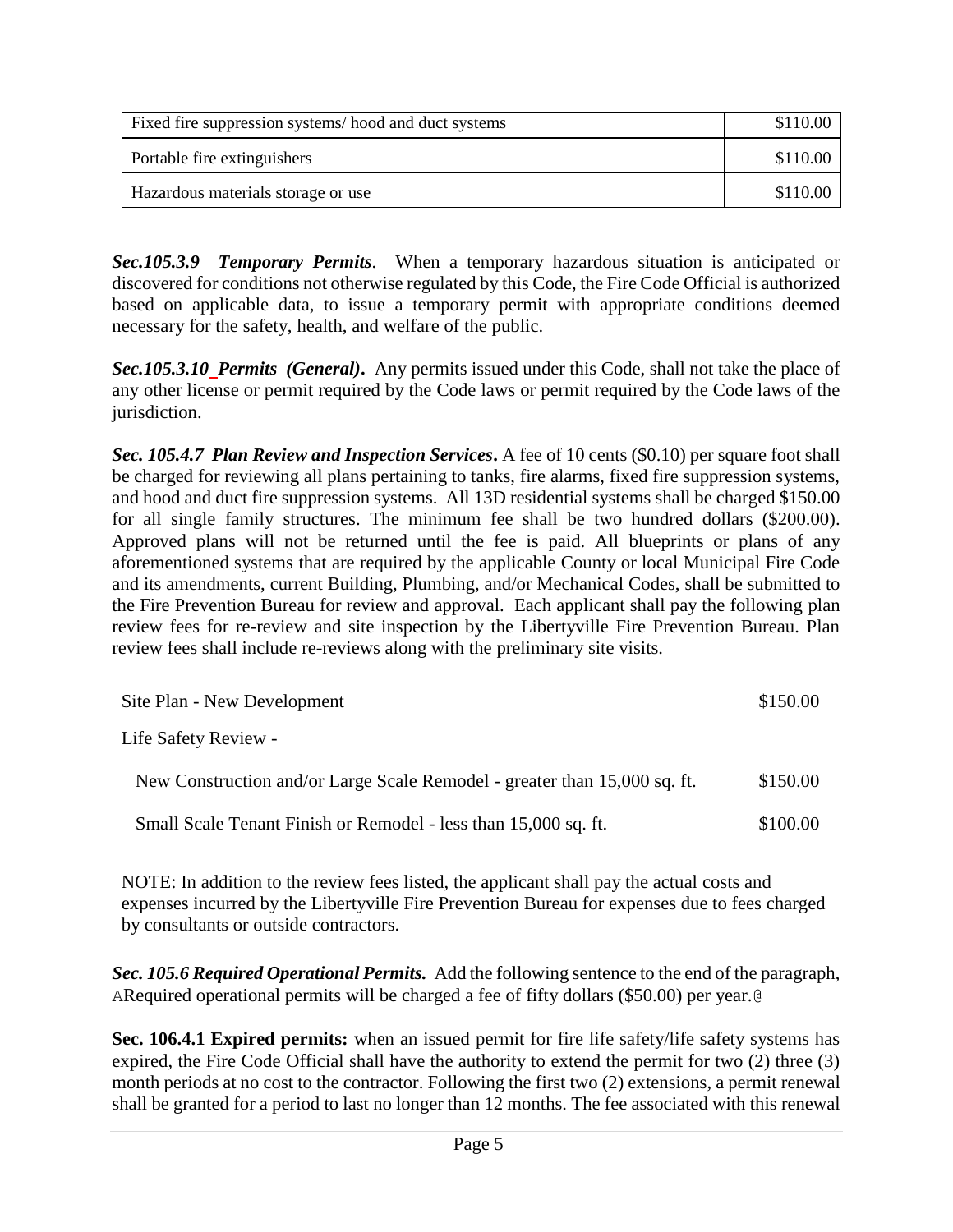shall be a cost not to exceed 25% of the original permit fee.

**Sec. 107 Inspections.** Add the following:

*Sec. 107.5 Inspection and Test Fees***.** Fees for occupancy inspections and tests of new fire alarm, fire suppression, and/or tanks installations shall be conducted when the system is completed. No charge shall be imposed for inspections and tests conducted on the first visit. Visits for any required inspections or tests which cannot be conducted due to the failure of the owner or installing contractor to properly and fully install the system to an inspection ready state, shall be subject to the following charges:

| First visit  | No fee   |
|--------------|----------|
| Second visit | \$75.00  |
| Third visit  | \$100.00 |

**Sec. 107 Board of Appeals**. Remove the section in the Code book and replace with the following:

*Sec. 109.1 Board of Appeals Established.* In order to hear and decide appeals of orders, decisions or determinations made by the Fire Code Official relative to the application and interpretation of this Code, there shall be a board of appeals consisting of members who are qualified by experience and training to pass on matters pertaining to this Code. The Board shall consist of the following members:

- (1) The Chief of the Fire Department.
- (2) The Building Commissioner.
- (3) The Director of the Fire Prevention Bureau.

The Board shall adopt rules of procedures for conducting its business, and shall render all decisions and findings in writing to the appellant with a duplicate copy to the Code Official.

**Sec. 113.3 Work Commencing Before Permit Issuance**. After the words "in addition to," add the words "and "equal to."

**Sec. 202 General Definitions.** Remove the definition of the Fire Code Official in the code book and add the following:

*Municipality or (name of jurisdiction)* shall be held to mean the AVillage of Libertyville.@

*Corporation counsel* shall be held to mean the AAttorney@ for the Village of Libertyville.

*Fire Code official or authority having jurisdiction* shall be held to mean the AFire Chief or the Director of the Fire Prevention Bureau@ of the Libertyville Fire Department.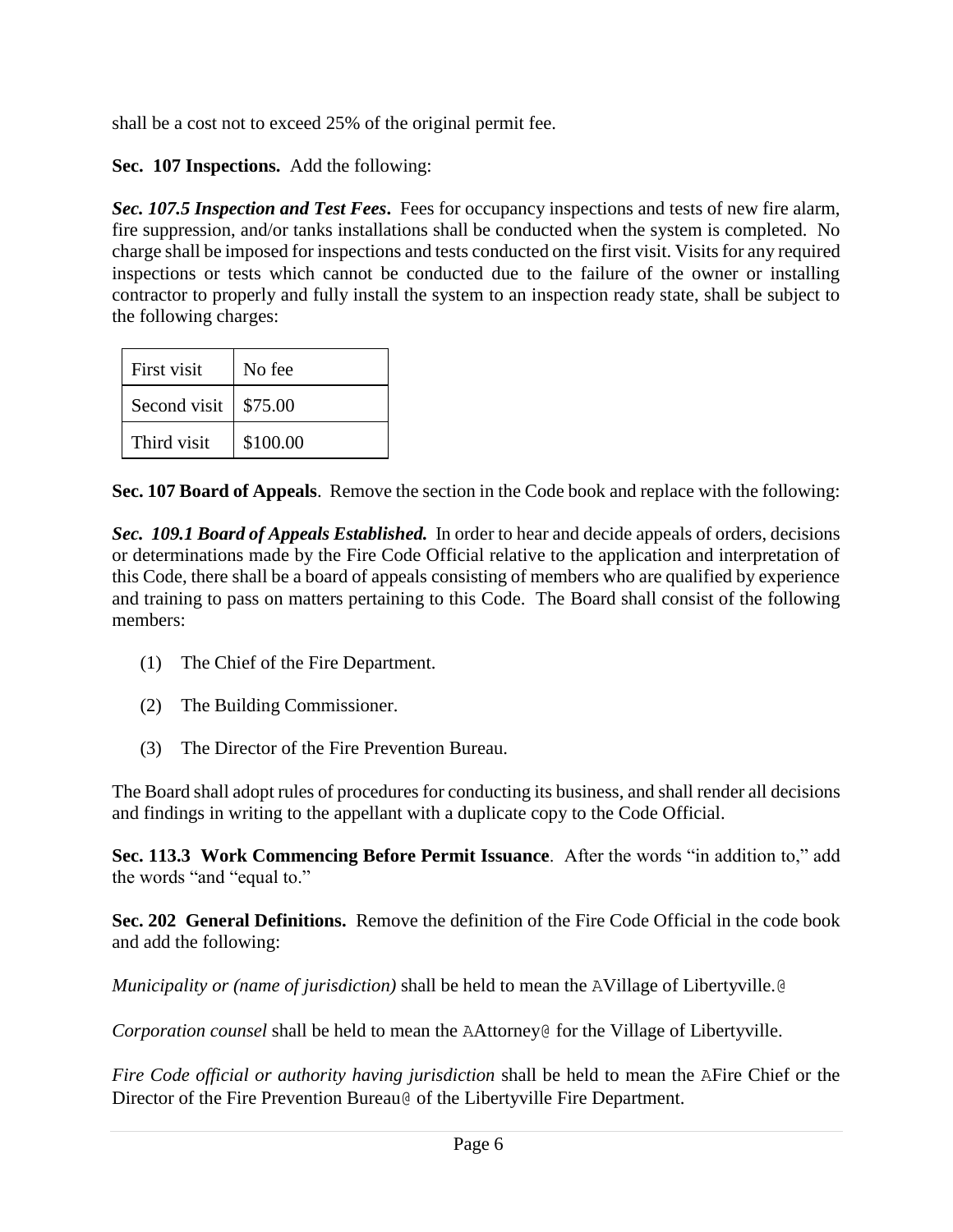**Sec. 301 General.** Add the following:

*Sec. 301.3 Items Not Specifically Covered.* Whenever or wherever a condition is found in any building, lot, or premises, that in the opinion of the Director of Fire Prevention is not specifically covered by the provisions of this Chapter, but that requires correction or removal for the protection of the occupants or the public, the Director of the Fire Prevention Bureau shall order such conditions be corrected or removed and the owner or occupant of such buildings, lots, or premises shall comply with such orders.

## **Sec. 304 Combustible Waste Materials**. Add the following:

*Sec. 304.1.4 Sweeping Compounds.* Only approved water solutions or detergent floor sweeping compounds, and grease absorbents shall be used for cleaning floors. The use of sawdust or similar combustible or flammable liquids spilled from machinery or processed on any floor is prohibited.

**Sec. 305 Ignition Sources.** Add the following:

*Sec. 305. 6 Portable Heaters.* Portable heaters shall be designed and located so that they cannot be easily overturned. The Director of the Fire Prevention Bureau may prohibit the use of portable heaters in occupancies or situations in which such use or operation would present an undue danger to the life or property of others.

*Sec. 305. 7 Heating and Lighting Apparatus***.** Proper clearance (a minimum of 36 inches) shall be maintained between lighting and heat producing equipment and combustibles so that continuous operation at full capacity will not increase the temperature of the surrounding combustibles to their flash point or ignition temperature.

**Sec. 307 Open Burning, Recreational Fires, and Portable Outdoor Fireplaces.** Add the following:

*Sec. 307.1.1 Prohibited Open Burning***.** Add a second exception to read as follows:

Exception 2. When sustained winds are between 5-15 mph as indicated at the website [www.weather.com](http://www.weather.com/) for current weather conditions in the 60048 location code. Other considerations include but are not limited to wind gust speed, outdoor relative humidity and vegetation moisture status.

*Sec. 307.2.1 Authorization.* Add the following to the paragraph "A copy of the State of Illinois EPA permit and map of the prescribed burn area shall be presented when applying for an open burn permit.

*Sec. 307.4 Location.* Add the following to the end of Exception 1: Approved portable fire pits/places or firepits built into the ground shall be considered as approved containers.

*Sec. 307.6 Spread of Fire.* No person shall knowingly permit any fire to spread so as to endanger the life or property of another or use or operate any device which may be a source of ignition,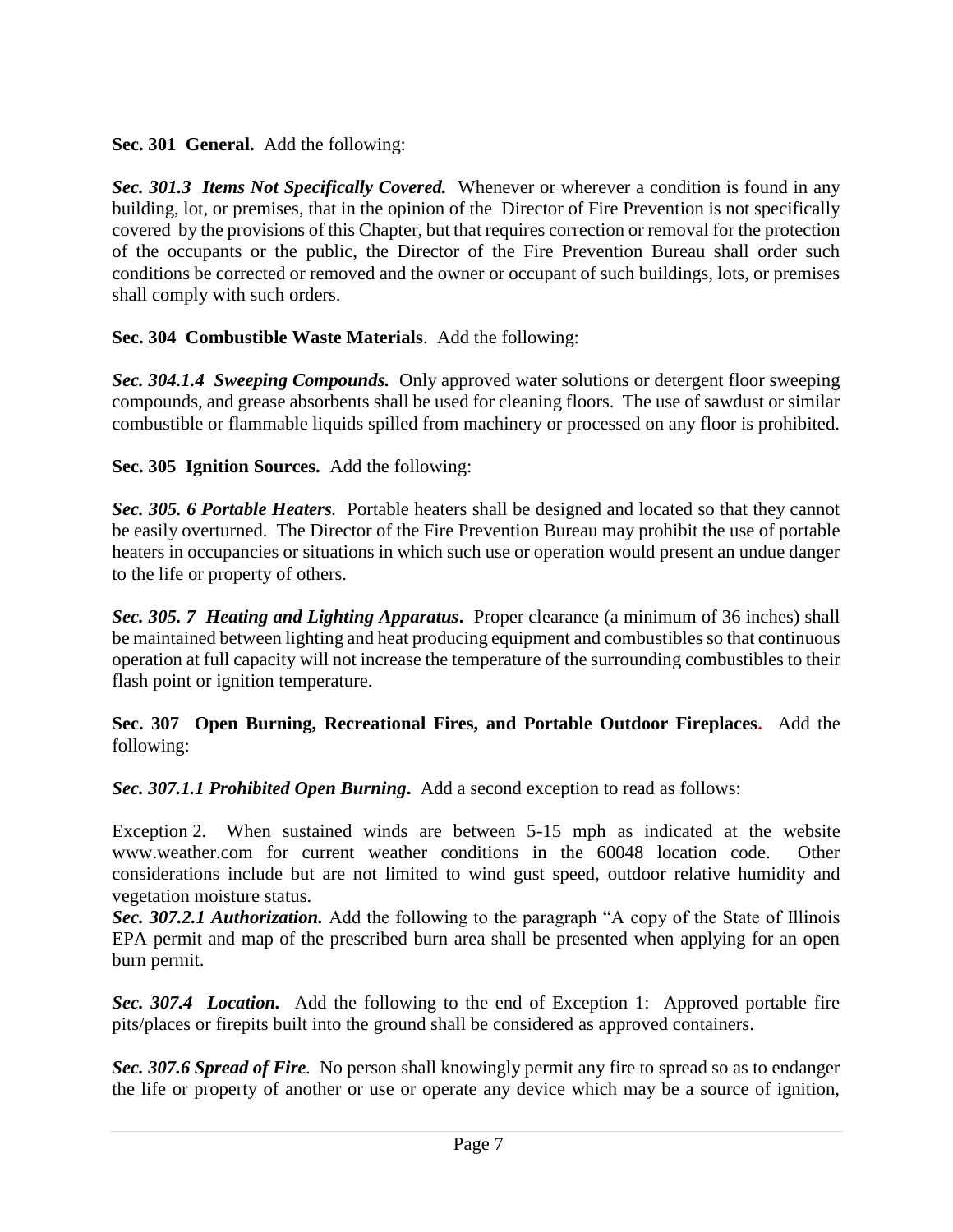unless proper removal of flammable material surrounding the operation is accomplished, or such other reasonable precautions are taken to ensure against the starting or spreading of unfriendly fires.

*Sec. 308.3 Group A Occupancies*. In the first sentence of Exception 1, add the following after the word "occupants": " the precautions shall be submitted in writing to the Fire Code Official for approval prior to the event.".

**Sec. 315 Miscellaneous Combustible General Storage.** Revise the following:

*Sec. 315.3 Storage in Buildings.* Add at the end of the paragraph the following: "Minimum clearance from heaters or heating devices shall be 36 inches."

*Sec. 315.3.3 Electrical Equipment Rooms.* No storage of any type, except that related to the operation of the fire equipment, shall be permitted in the fire command center or rooms containing fire equipment.

*Sec. 315.4 Outside Storage.* Add to the end of the paragraph: ANor shall outdoor storage be closer than fifteen (15) feet to any structure.@

**Sec. 319.4.1 Fire protection for cooking equipment.** Add the following to the end of the paragraph: All automatic fire extinguishing systems shall have been tested and have a current service tag attached to the equipment.

**Sec. 319.4.2 Fire Extinguisher.** Add the following to the end of the paragraph: Fire extinguishers shall have a current service tag attached to the extinguisher.

*Sec. 503.2.1 Dimensions.* In the first sentence change "20 feet" to 24 feet"

**Sec. 503.2.3 Surface.** At the end of the paragraph add the following sentence; The minimum weight the road shall support is 80,000 lbs"

**Sec. 503.2.4 Turning Radius.** At the end of the paragraph add the following sentence; "The minimum turning radius shall be 40' unless otherwise stated by the Fire Code Official."

**Sec. 503.2.8 Angles of Approach and Departure.** At the end of the paragraph add the following sentence; The angle shall not exceed 5 degrees."

*Sec. 506.1 Where Required (Key Boxes).* Add the following to end of the paragraph:

(1) Approval: The Libertyville Fire Department, Fire Prevention Bureau shall approve all lock boxes and box sizes. A Knox vault box shall be required if there are more than 4 keys for the building.

(2) Where Required: All occupancies having automatic fire alarm systems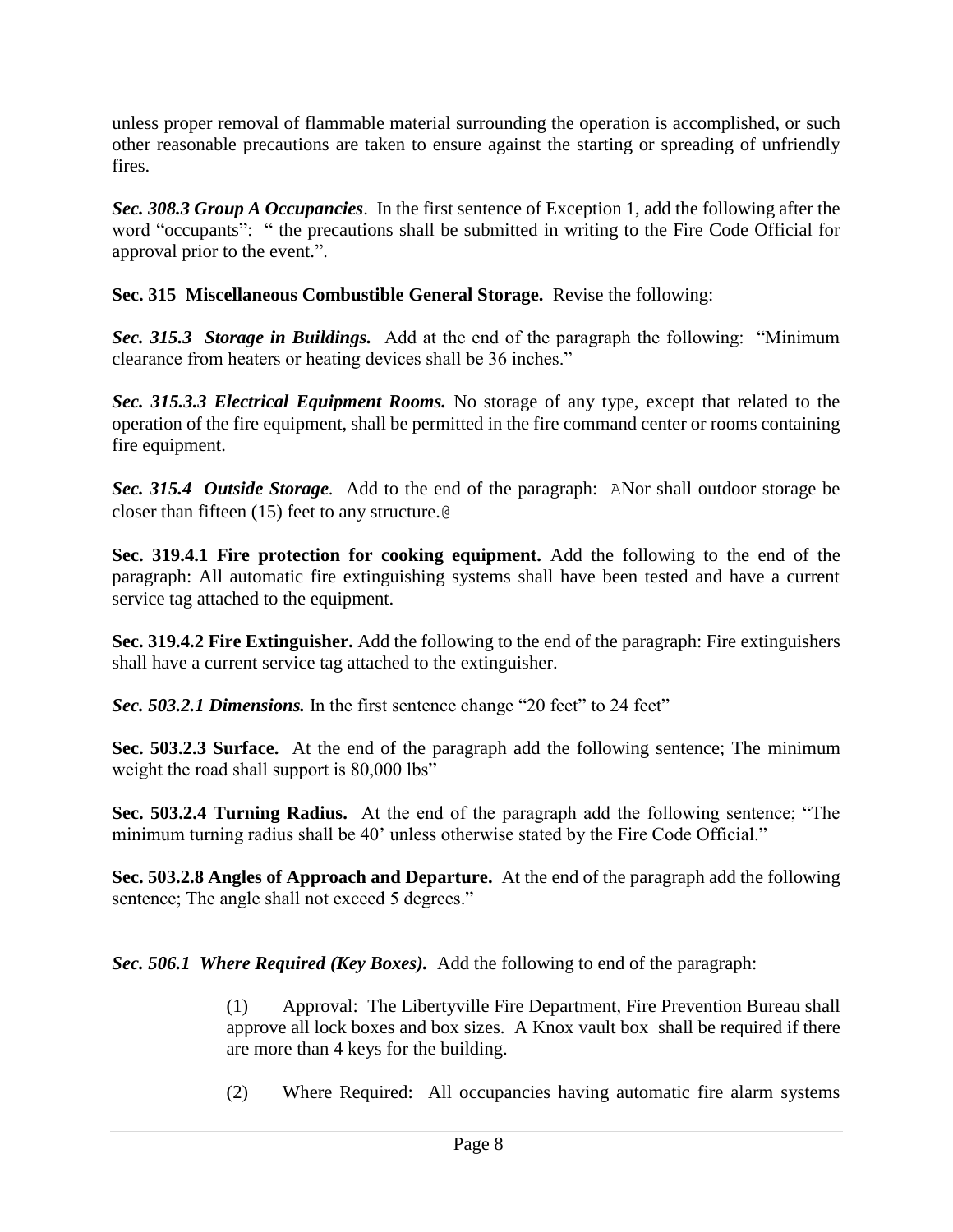shall have a Knox key lock box installed in a location approved by the Libertyville Fire Department, Fire Prevention Bureau. All occupancies with locked gates shall have a box or a Knox key system for the gate.

(3) Supervision: Where required by the Libertyville Fire Department, the key lock box shall be electronically supervised and connected to the fire alarm system.

(4) Contents: The key lock box shall contain all keys for the locked areas of the building as required by the Libertyville Fire Department. Said keys shall include, but not be limited to, all areas of the building, the automatic fire alarm system, and a manual pull box resetting tool.

**Sec. 507 Fire Protection Water Supplies.** Delete Section 507.5.1.1 in its entirety and replace with the following:

*Sec. 507.5.1.1 Hydrant for Standpipe and Sprinkler Systems***.** Buildings equipped with a standpipe system installed in accordance with Section 905 and/or a sprinkler system installed in accordance with Section 903, shall have a fire hydrant within 150 feet of the Fire Department connections.

## **Sec. 509 Fire protection and utility identification and access**.

*Sec 509.1 Identification***.** Add the following to the end of the paragraph: The signs shall be in contrasting color to the door and the letters shall be a minimum of 4" high and a ½" wide. The signs shall read "Sprinkler Riser Room" and/or F.A.C.P.

**Sec. 509.2** *Equipment Access.* Add the following to the end of the paragraph: there shall be no storage within 36" of all sides of the fire protection equipment.

## **Sec. 604 Electrical equipment, wiring and hazards.**

*Sec. 604.3 Working space and clearance.* Change the working space of not less than 30" in width to not less than 36" in width.

*Sec. 604.5.1 Power supply.* Delete the following: "except for approved multi plug power strip, shall serve only one portable appliance.

*Sec. 604.10 Portable, electric space heaters*. Add new Section 604.10.6. Add Section 604.10.7 as follows:

*Sec. 604.10.6 Tip over protection*. All approved portable space heaters shall have built in tip over protection.

*Sec. 604.10.7 Prohibited heaters.* Portable space heaters that have exposed heating elements shall be prohibited.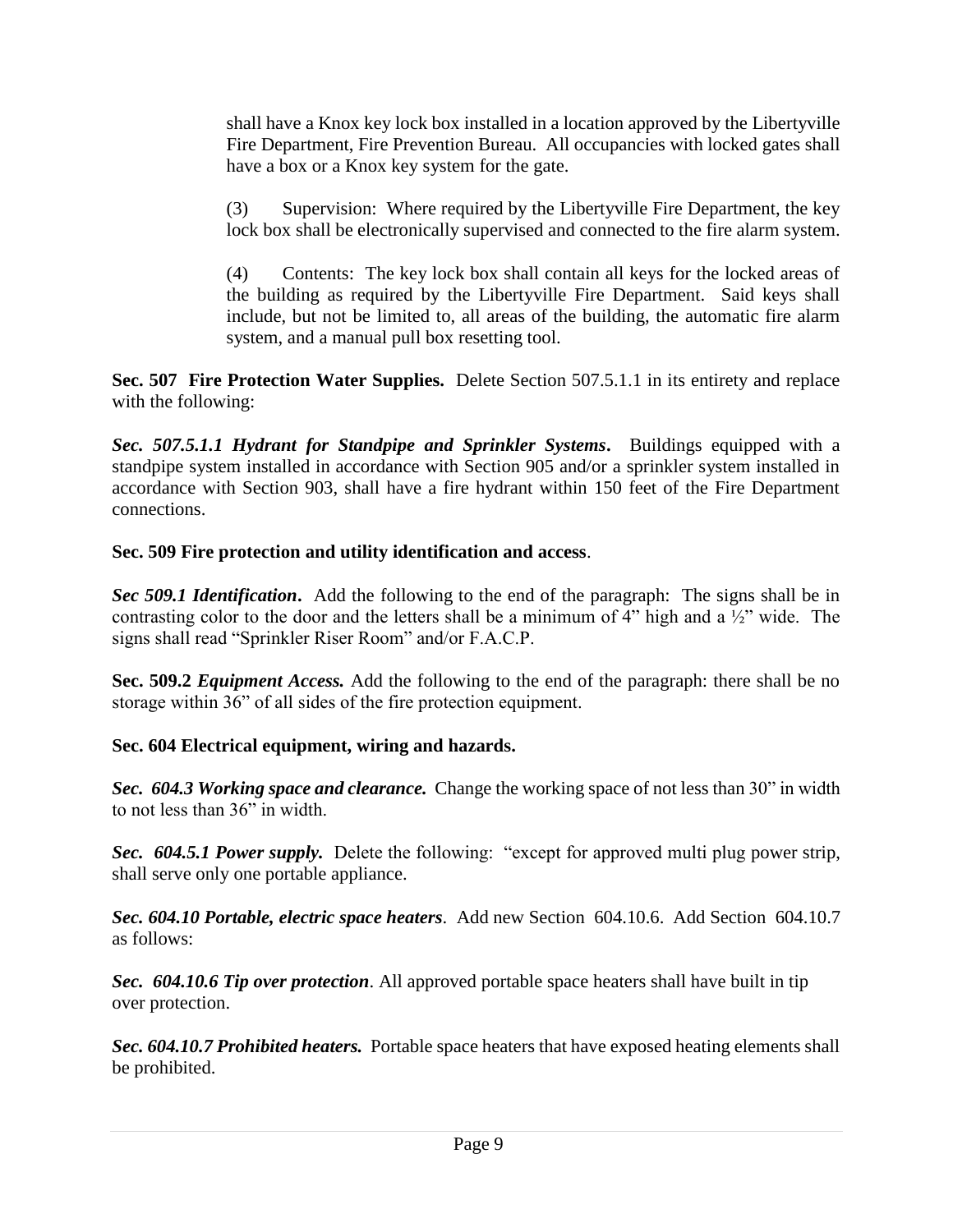*Sec. 606 Elevator Operation, Maintenance, and Fire Service Keys.* Add the following:

*Sec. 606.9 Emergency Telephone Lines***.** All emergency telephone lines from the elevator to the Libertyville Dispatch Center shall be transmitted over POTS lines and not VOIP lines.

*Sec. 606.10 Elevator Car Requirements.* Elevator cars are to accommodate the ambulance stretcher. At least one elevator shall be of such a size and arrangement to be accommodate a 24 inch x 84 inch ambulance stretcher in the horizontal, open position and shall be identified by the international symbol for emergency medical services (star of life) The symbol shall not be less than 3 inches high and shall be placed inside of both sides of the hoist way doorframe. The cab size is to be a minimum  $5'$ -5" x  $6'$ -8" clear platform and a minimum 3500 lb capacity with a 42" side slide door.

## *Sec. 607 Commercial Kitchen Hoods.* Add the following:

*Sec. 607.2.1 Where Required.* Each existing or new required commercial or other occupancy kitchen exhaust hood and duct system shall be protected with an approved wet chemical fire suppression system installed and maintained per NFPA 17A, and the UL 300 Standard. Every required automatic fire suppression system, when activated, shall transmit a fire alarm signal to the Libertyville Fire Communications Center via an approved fire alarm system, and making use of the Village radio system.

*Sec. 806 Decorative Vegetation in New and Existing Buildings.* Delete the following sections in their entirety: Sec. 806.1 through Sec.806.1.3, and replace with the following:

*Sec. 806.1 Natural Cut Trees.* Natural cut trees shall not be allowed in any occupancy, except single family homes.

*Secs. 806.2 through* 806.4 These sections shall remain as is.

**Sec. 901. General.** Add the following:

*Sec. 901.4.6.4 Lighting:* add the following at the end of the paragraph: Each sprinkler riser and/or fire pump room shall be provided with emergency lighting facing the sprinkler risers and fire pump.

*Sec. 901.4.7 Fire Protection Control Rooms.* The Fire Prevention Bureau shall approve the location of the sprinkler riser room and the fire alarm control panel. The fire protection equipment shall be located on a street or parking lot and shall have a separate exterior entrance door to the room. All related fire protection equipment shall be located within this room, unless otherwise approved by the Fire Code Official.

*Sec. 901.4.8 Zoning of Fire Protection Systems.* Each floor shall be zoned separately. If the floor area exceeds 10,000 square feet, then additional zoning may need to be provided. The length of any zone shall not exceed 100 feet in any direction.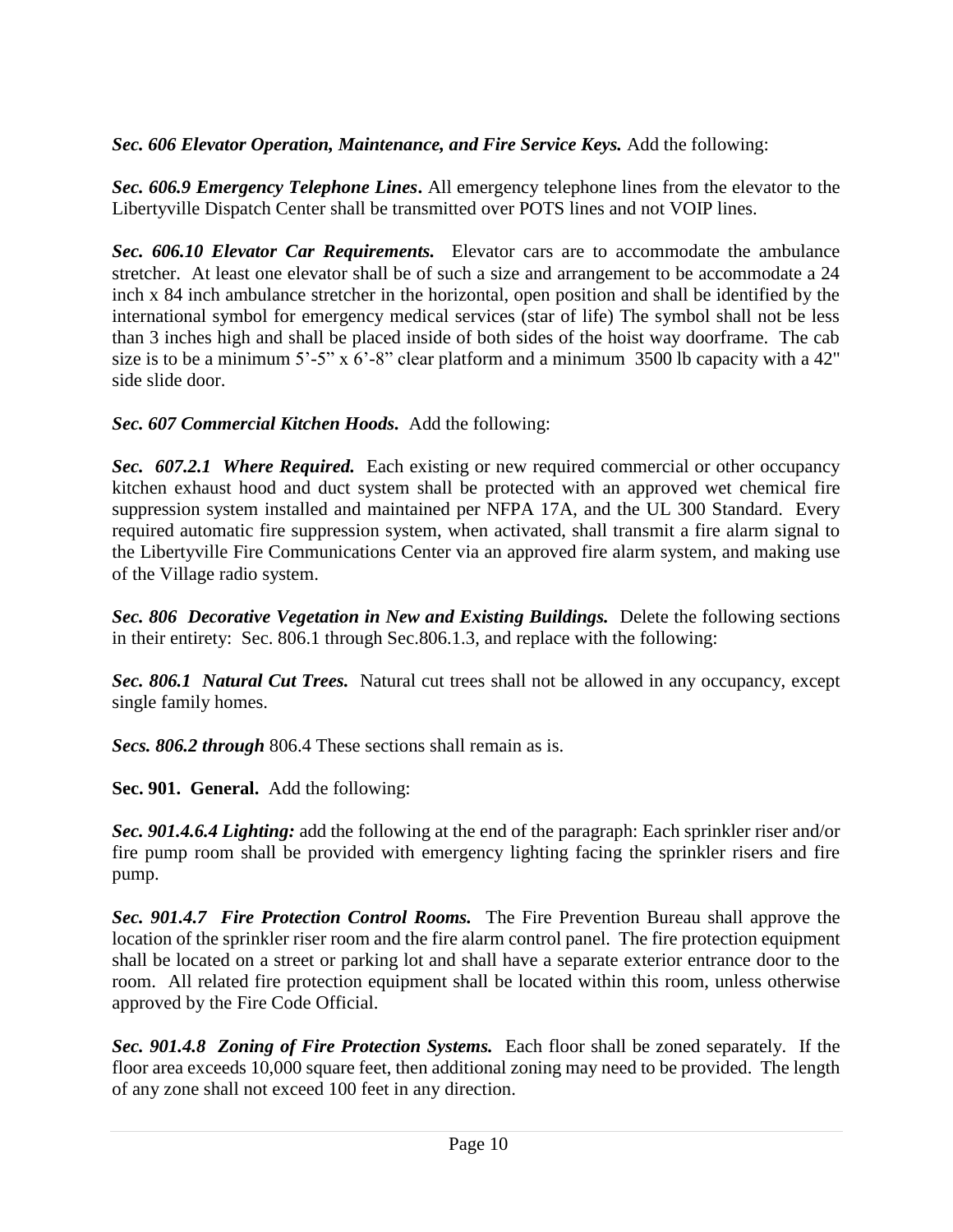Exception 1: When in the opinion of the Fire Prevention Bureau, the building configuration is such that it does not interfere with proper fire suppression intervention, and additional zoning is therefore not necessary, then the Director of the Fire Prevention Bureau may waive the above requirements.

*Sec. 901.6.3.2 Record Maintenance*. Any company performing system inspections, testing or maintenance on required or non-required fire protection systems shall submit the report of said inspection, testing or maintenance to a third party reporting company approved by the Libertyville Fire Department.

*Sec. 903. Automatic Sprinkler Systems*. Revise the following:

*Sec. 903.1 General.* Add the following to the paragraph: Aand the Village of Libertyville Municipal Code Section 6 Automatic Fire Sprinkler Systems. The Village of Libertyville Sprinkler Ordinance shall supersede any conflicting area of Section 903.@

*Sec. 903.2 Where required.* Delete this section and insert the following:

Approved automatic sprinkler systems in new buildings and structures shall be provided in all Use Groups described in this Code. Automatic sprinkler systems must be installed in accordance with applicable NFPA standards, manufacturer's recommendations, UL listings, and good fire safety procedures throughout the entire building. Automatic sprinkler systems must be maintained in full operating condition at all times. Automatic sprinkler systems shall be provided in all new residential Use Groups including town homes/multi-family dwellings and one and two family dwellings which are adopted by this Code. All new single family dwellings shall have automatic fire sprinklers installed throughout per NFPA 13R or 13D. All new town homes shall have automatic fire sprinklers installed throughout per NFPA 13R or 13D. All new attached garages shall have automatic sprinklers installed, where feasible. Dry sidewall or dry pendant sprinklers should be used.

*Sec. 903.2.6 Group I.* Delete exception 2.

**Sec. 903.2.9.2 Bulk Storage of Tires.** In the first sentence, after "20,000 cubic feet (566 m<sup>3</sup>)" add the following phrase, "or where the Fire Code Official deems necessary,"

*Sec. 903.3.1.1.1 Exempt Locations.* Delete item numbers 3 and 4 from this section.

*Sec. 903.3.7 Fire Department Connections.* Add the following to the paragraph, AThe sprinkler system demand may require a 5 inch Storz connection with a removable 2  $\frac{1}{2}$  x 2  $\frac{1}{2}$  x 5" Storz adapter Siamese connection. The requirement shall be if the system demand is 1,000 gpm or more, then the 5" connection shall be required."

*Sec. 903.4.2 Alarms.* Delete this section and replace with the following:

*Sec 903.4.2 Notification Devices.* Each sprinkler or standpipe riser shall be equipped with a 24-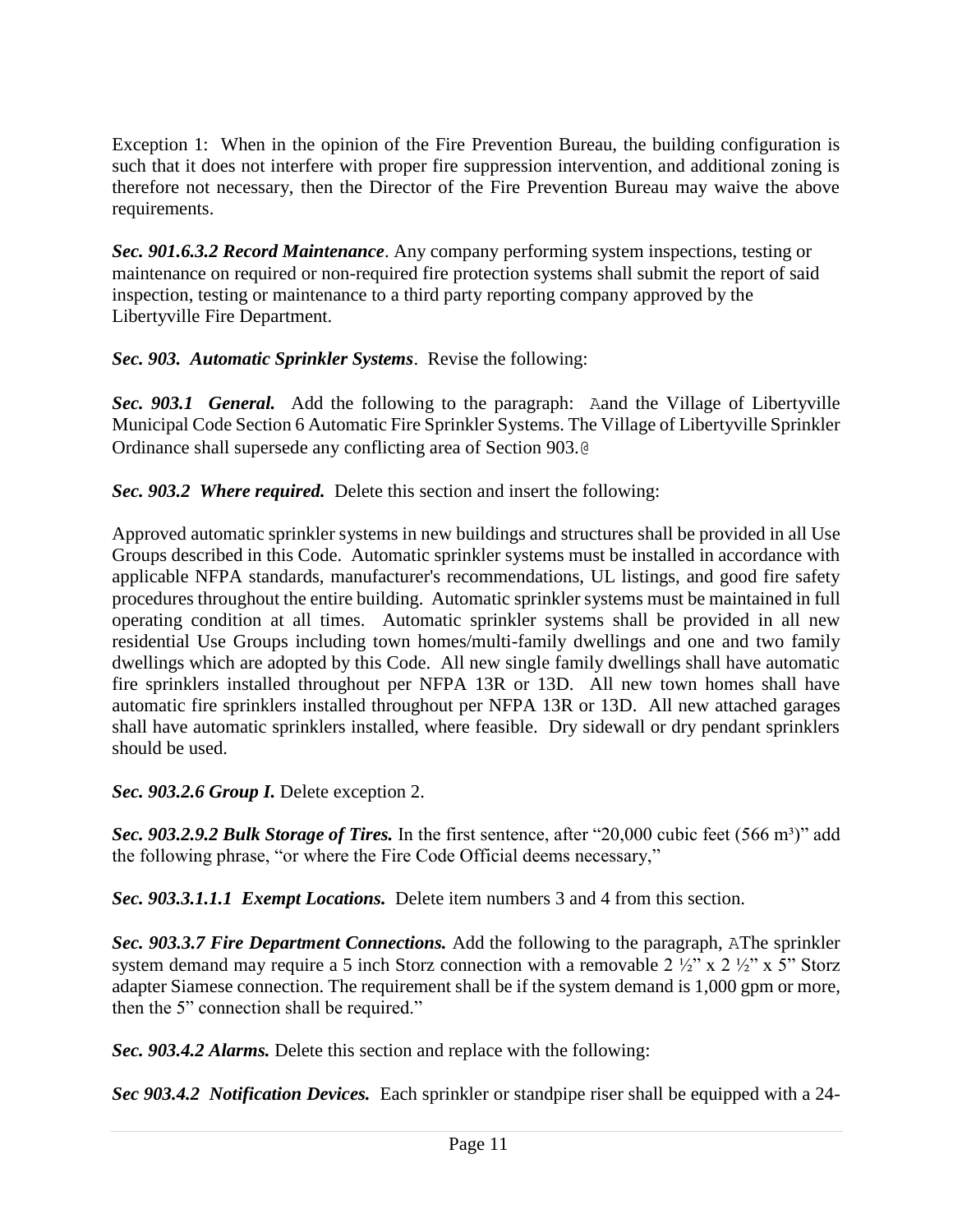volt dc (V.D.C.) white strobe light powered from the fire alarm system batteries and shall be activated by the flow switch. Each riser room shall have a 24 V.D.C. interior water flow bell and this bell shall be activated by the water flow switch. There shall also be a 24V.D.C. white strobe light and a 24 V.D.C. bell mounted on the exterior of the building over the fire department connection. These shall activate only upon water flow

*Sec. 903.4.3 Floor control valves.* Delete this section and replace with the following:

*Sec. 903.4.3 Sprinkler Control Valves.* All new and existing sprinkler control valves shall be equipped with electronic supervision (tamper switches) in accordance with NFPA 72. Floor control valves shall be required in buildings that have one or more floors above or below the ground level. All supervisory signals shall be transmitted to the Libertyville Communications Center.

*Sec. 903.4.4 Multiple Occupant Buildings.* A building having multiple occupancies shall have separate zoning for each occupancy space or floor. Each occupant or floor where practical shall have an exterior flashing strobe light red in color in an approved location, the strobe light shall be connected with the fire alarm system and shall be activated by a water flow or smoke condition in the occupant space. If the building or space cannot be separated by a flow switch, then a complete smoke detector system shall be installed and connected to an addressable fire alarm panel. All signals shall be transmitted to the Village of Libertyville Communications Center.

*Sec. 904.13.2 Domestic Cooking System Alarm.* Any and all domestic cooking systems, when activated shall transmit a fire alarm to the Libertyville Dispatch Center and activate audible and visual alarms throughout the facility.

**Sec. 905 Standpipe Systems.** Revise the following:

*Sec. 905.3 Required Installations.* Add the following paragraph to Section 905.3, "All required standpipe systems shall be supplied by a separate riser. The supply riser shall be hydraulically designed to supply 2 1/2 inch hose drops. The riser system shall be equipped with a separate control valve and flow switch. The standpipe shall be a 2 1/2 inch gated connection with a 1 1/2 inch reducer, and all locations shall be approved by the Fire Prevention Bureau. All standpipe and sprinkler risers shall have separate control valves and flow switches per floor."

*Sec.* 905.3.1 Height. In the paragraph, change "Class III" to "Class I"; Revise the following: delete condition 1. Revise conditions  $2 \& 3$  to read as follows: "30 feet or more above the lowest level of fire department vehicle access"; and "30 feet or more below the highest level of fire department vehicle access"

**Sec. 906 Portable Fire Extinguishers.** Revise the following:

*Sec. 906.3 Size and Distribution.* Add to the end of the paragraph. The minimum size ABC dry chemical fire extinguisher permitted shall be 10 pound (4A:40B:C) unless approved otherwise by the Code Official. Fire extinguishers shall have 3 dimensional signs mounted above them approximately 80 inches A.F.F. A normal flat wall sign may be substituted for the 3D with the approval of the Fire Code Official. In warehouse settings, the Fire Code Official may require any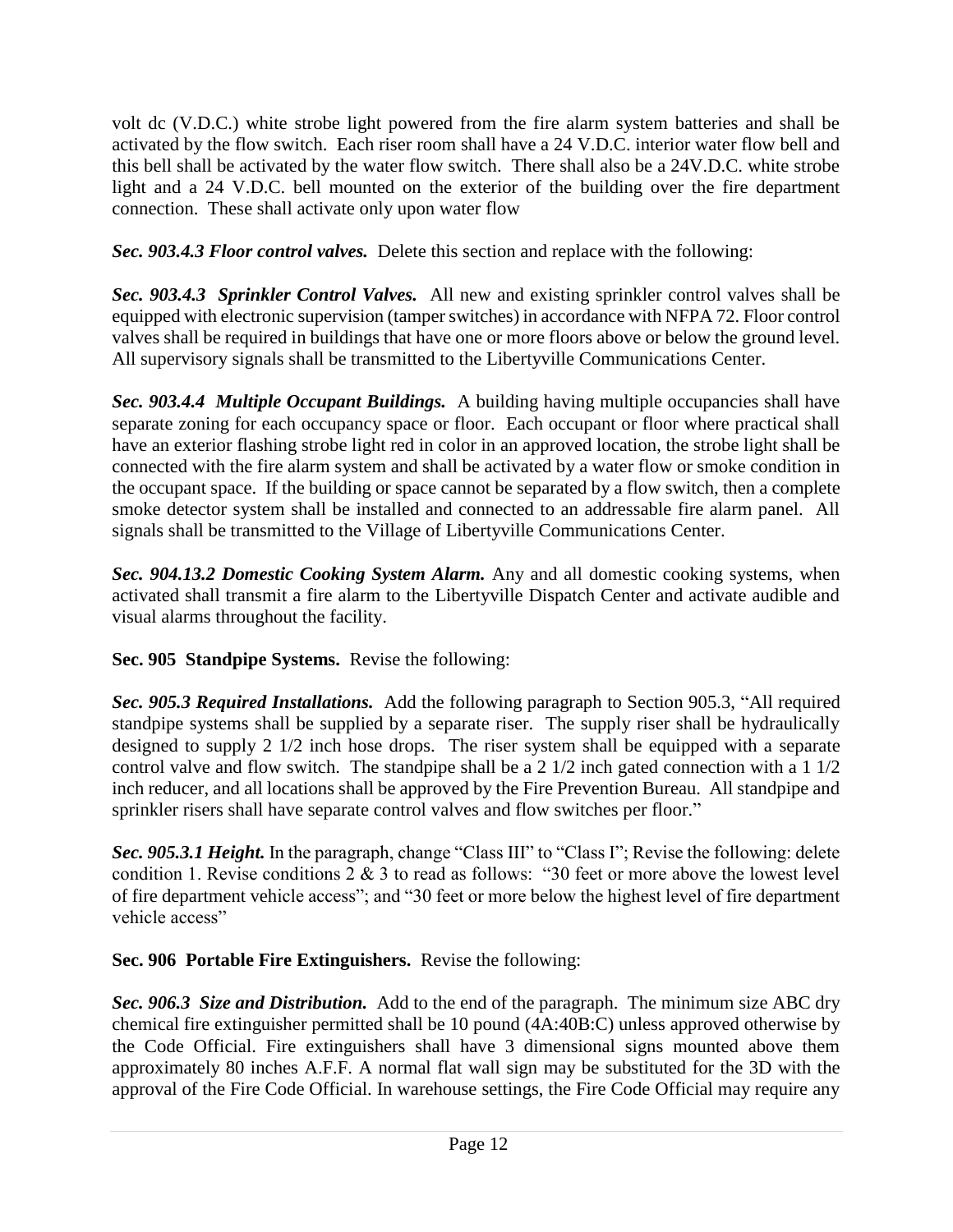columns that contain a fire extinguisher have 24" near the top painted red All new and existing extinguishers shall also have current service tags.

**Sec. 907 Fire Alarm and Detection Systems.** Revise the following:

*Sec.907.1.3 Equipment.* Add the following: All fire alarm control panels shall be addressable and shall be capable of having the audio signal silenced without resetting the fire alarm control panel. All fire alarm control panels shall have an approved method of placing the system in a trouble mode at the location of the alarm panel.

*Sec. 907.1.3.1 Equipment.* All conventional fire alarm panels that are upgraded to an addressable panel, and addressable panels replaced with the like shall require the installation of pull stations and A.D.A. compliant audio visual devices throughout the building. The addition of smoke detection throughout the building may be required per the Fire Code Official. These devices shall be installed per NFPA 72 and the State of Illinois Accessibility Code. All battery calculations for alarm panels shall be for 60 hours, not 24 hours.

*Sec. 907.2 Where Required- New and existing buildings and structures.* Add the following to the first paragraph, AAll buildings that are equipped with a required alarm system shall be provided with a manual fire alarm system, including pull stations, and A.D.A. compliant audio visual devices. These devices shall be installed per N.F.P.A. 72, and the State of Illinois Accessibility Code.<sup>@</sup>

*Sec. 907.2.1 through* 907.2.9.1 Delete the exceptions for Groups A, B, E, F, I, I-1 I-2, M, R-1, and R-2.

*Sec. 907.2.10 Single and Multiple Station Smoke Alarms.* Add the following wording after (72), "and per the current State of Illinois Smoke Detector Act."

*Sec. 907.3.1 Duct Smoke Detectors.* After the end of the second sentence, add the following sentence; "All duct smoke detectors shall transmit a full fire alarm upon activation."

*Sec.907.5.2.3.1.1 Public and common areas.* Add the following: In some cases, the Libertyville Fire Department may require audible alarm notification devices in place of visible notification devices in public or common areas such as rest rooms.

*Sec. 907.6.3 Initiating Device Identification. Delete the exceptions.*

*Sec. 907.6.6 Monitoring***.** Delete the wording and replace with, "Where required, all fire alarms shall transmit to the Libertyville Communications Center and all signals shall be transmitted via the Village of Libertyville A.E.S. radio system."

*Sec. 907.8.5.1 False Alarms.* No person shall deliberately or maliciously turn in an alarm of fire when in fact that person knows that no fire exists. No person shall activate any installed fire warning system or any fixed fire extinguishing system for purposes other than emergency, maintenance, drills, or prescribed testing.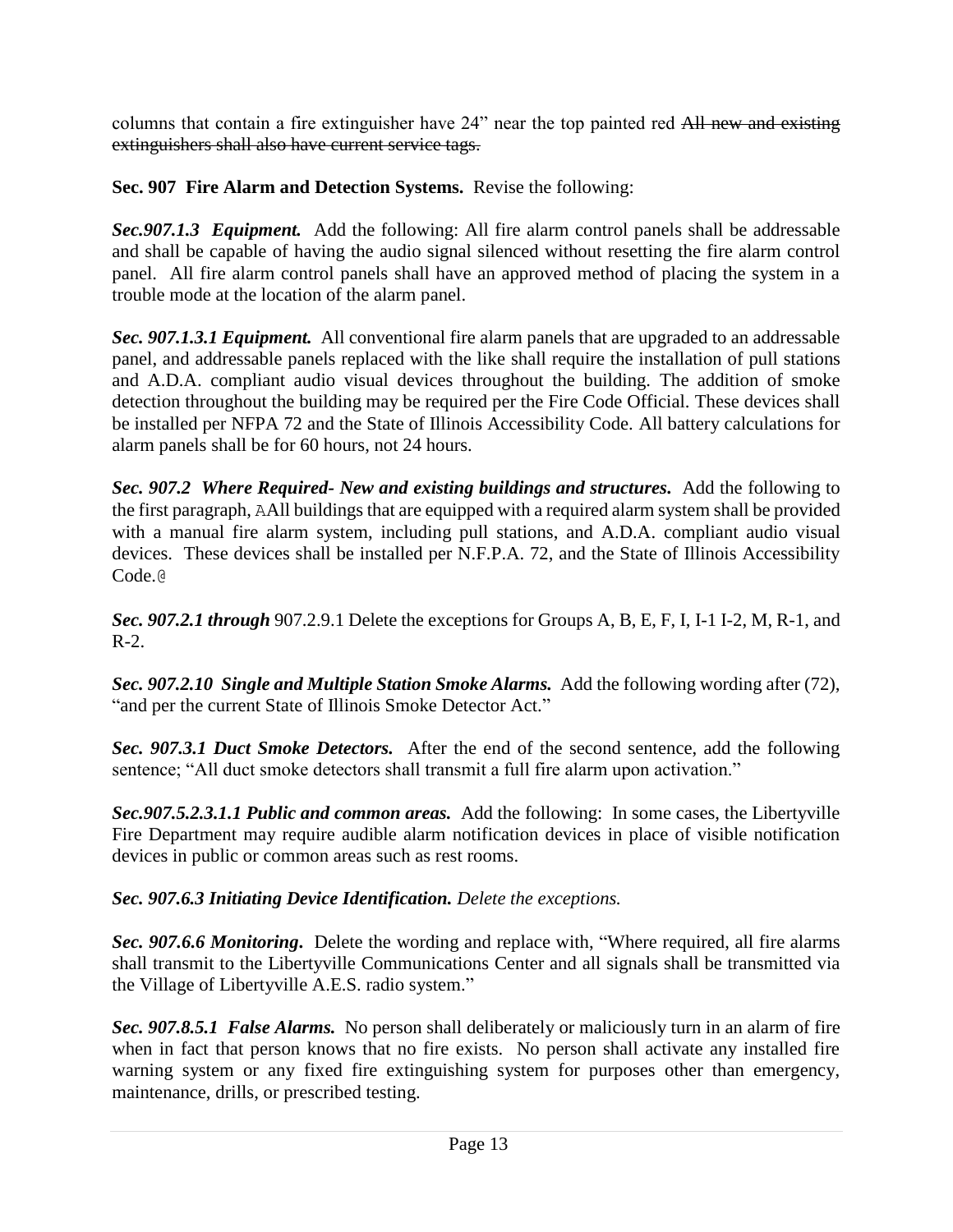*Sec. 907.8.5.2 Fire Alarm Panel Keys.* Add this section. All fire alarm control panels shall have their keys placed inside the building's Knox Box. At no time, shall the general public have access to silence or reset an activated alarm. Panels shall remain locked at all times. This shall apply to all existing and new fire alarm panels.

## **Sec. 912 Fire Department connections***.* Add the following Section:

*Sec. 912.2.3 Newly Constructed Buildings.* FDC signs may also be required on newly constructed buildings as required by the code official. The signs shall read "FDC" and have letters that are at least 6" high and words with letters at least 2" high or an arrow to indicate the location. Signs shall be subject to approve of the code official.

## **Sec. 913 Fire Pumps.**

*Sec. 913.4 Valve Supervision.* Delete methods 1 through 4, and replace with the following, AValve supervision will transmit a supervisory alarm to the Libertyville Communications Center by an electronic tamper switch.@

**Sec. 914 Fire protection based on special detailed requirements of use and occupancy.** Revise the subsections as follows:

*Sec. 914.7.1 Automatic sprinkler system***.** At the end of the paragraph add the following: temporary shall be 180 days or less. Reference section 3103 of the IBC. Delete the exception in this section.

## **Sec. 916 Gas Detection Systems.**

**Sec. 916.9 Signage.** Add the following at the end of the paragraph: upon direction of the Fire Code Official, an approved NFPA 704 placard shall be placed on the building. The placard shall identify all hazards associated with the gas(es) within the building. The placard shall be placed in a location approved by the Fire Code Official.

## **Sec. 1008.3 Emergency Power for Illumination:**

*Sec. 108.3.3 Rooms and Spaces.* Add the following to the list of areas. All conference rooms, all public restrooms, all spaces used for public gatherings/meetings with the exception of private offices.

## **Sec. 1010 Doors, Gates, Turnstiles**

*Sec. 1010.3.2 Security Access Turnstiles.* Remove the exception in 5.3

## **Sec. 1103 Fire safety requirements for existing buildings.** Revise subsections as follows:

*Sec. 1103.7.1 Group E.* Delete the exceptions.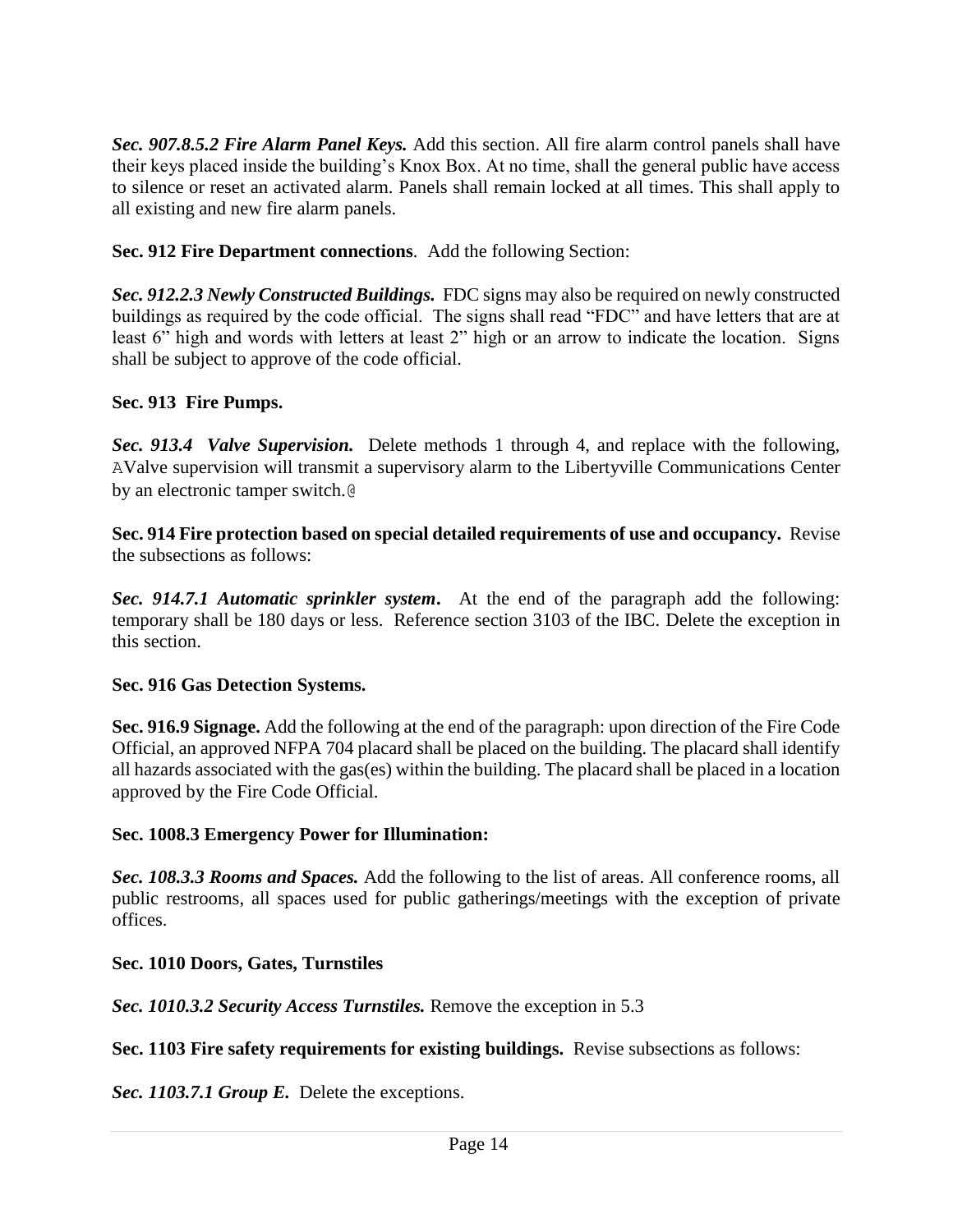*Sec. 1103.7.2 Group I-1.* Delete the exceptions.

*Sec. 1103.7.5.1 Group R-1 hotel and motel manual fire alarm system.* Delete all of the exceptions in their entirety.

*Sec. 1103.7.5.2 Group R-1 boarding and rooming houses manual fire alarm system*. Delete the exception in its entirety.

*Sec. 1103.7.6 Group R-2.* Delete exception 3.

**Sec 1204 Solar Photovoltaic Power Systems.** Revise the following:

*Sec. 1204.5.3 Rapid Shutdown Switch.* At the end of the paragraph add the following: the rapid shutdown switch shall be one approved by the Fire Code Official. The switch shall either be a shunt trip style type switch or other approved type.

**Sec. 1206 Electrical Energy Storage Systems.** Revise the following:

*Sec. 1206.2.11.1 Fire Extinguishing Systems.* Delete the exception.

**Sec. 2108 Fire Protection.** Revise subsection as follows:

*Sec. 2108.2 Automatic Sprinkler Systems***.** Delete the exceptions in their entirety.

**Sec. 2804 Fire Protection.** Revise the following:

*Sec. 2804.2.1 Manual Fire Alarms.* Delete the exception.

*Sec 3103.2 Approval Required.* Add to the end of the paragraph: "approval must be obtained from the fire code official a minimum of five (5) working days prior to the event."

*Sec. 3103.5 Use Period.* Add the following: for the purpose of this code, the 12 month period will be a calendar year.

*Sec. 3103.8.2 Location.* In the first sentence of Exception 2 and after the word "tents", add "when not used for cooking." And after the word "buildings", add ", lot lines, and parked vehicles or internal combustion engines."

**Sec. 5005.4.5 Vehicles Transporting Hazards**. Add the following section:

*Sec. 5005.4.5 Vehicles Transporting Hazards.* The routes for vehicles transporting hazardous chemicals and other dangerous articles as described in Chapter 50 of the International Fire Code -2018 edition are hereby established as follows: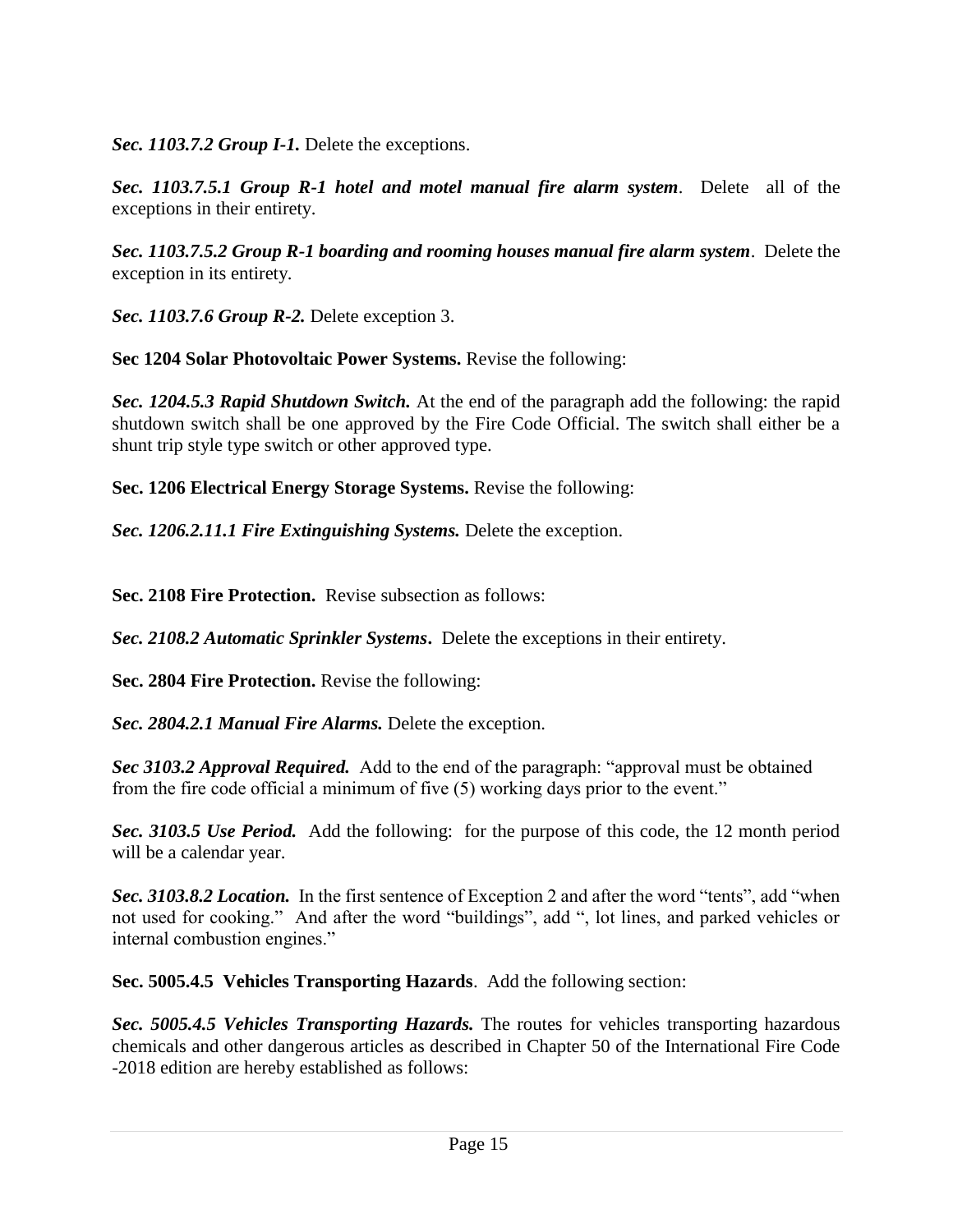(1) The routes for the Interstate or Intrastate shipments not intended for delivery within the corporate limits of the Village of Libertyville are Interstate 94, County Highway 41, St. Mary's Road, Butterfield Road, Route 137, and that portion of Route 21, north of Route 137.

(2) Shipments within the Village of Libertyville shall have the written permission of the Fire Department. Without such approval, no stopping or parking of these vehicles or shipments shall be allowed within the Village limits, except for the purpose of inspection by the Fire Prevention Bureau to ensure compliance with the Code adopted by Section I.

*Sec. 5601.9 Establishment of Limits of Districts in Which Storage of Explosives and Blasting Agents Is to Be Prohibited.* The limits referred to in this section of the International Fire Code 2018 edition in which storage of explosive materials is prohibited are hereby established as follows:

All commercial zones, business zones, and residential zoned property in the Village and District.

**Sec. 5608 Fireworks Displays.** Add the following section:

*Sec. 5608.3.1 Prohibited displays.* The use of Chinese fire lanterns or sky lanterns shall be prohibited within the Village of Libertyville boundaries.

**Sec. 5610** Add the following section:

*Sec. 5610.1.1.1 Establishing Motor Vehicle Routes for Vehicles Transporting Explosives and Blasting Agents***.** Transportation Routes: The routes referred to in the International Fire Code 2015 edition for vehicles transporting explosives and blasting agents are hereby established as follows:

(a) The routes of Interstate or Intrastate shipments are Interstate 94, County Highway 41, St. Mary's Road, Butterfield Road, Route 137, and that portion of Route 21, north of Route 137.

(5) Shipments within the Village of Libertyville shall have written approval from the Fire Department. Without such approval, no stopping or parking of these vehicles or shipments shall be allowed within the Village limits, except for the purpose of inspection by the Fire Prevention Bureau to ensure compliance with this Code as Adopted by Chapter I.

**Sec. 6-384. Repeal of Conflicting Ordinances.** All former Ordinances or parts thereof, conflicting or inconsistent with the provisions of this Ordinance or of the Code hereby adopted are hereby repealed.

**Sec. 6-385. Severability.** If any provision of this Code is for any reason held to be invalid or unconstitutional by a Court of competent jurisdiction, it shall not affect the validity of the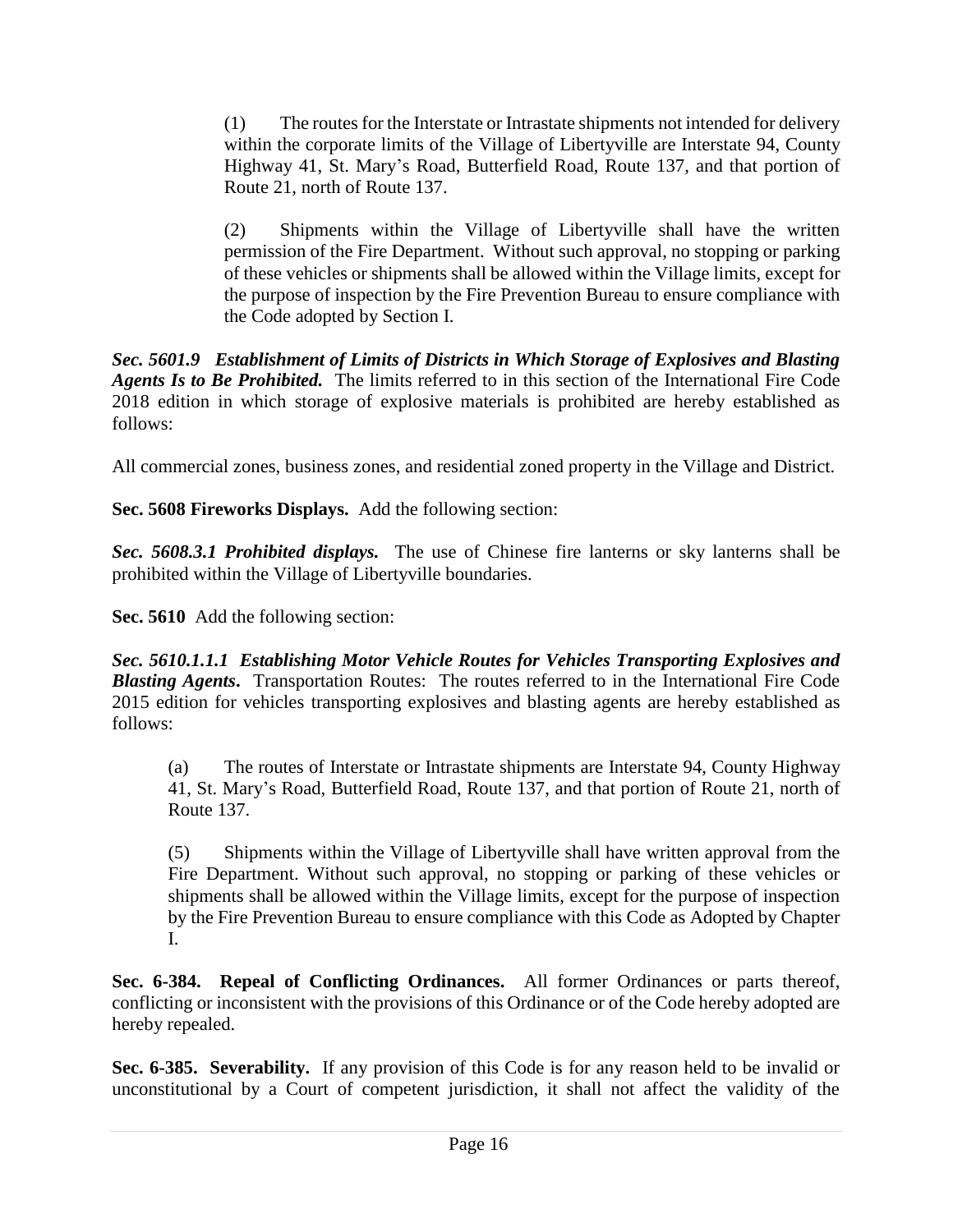remaining provisions of this Code.

**Sec. 6-386. Date of Effect**. This Ordinance shall take effect and be in force from and after its approval and publication in pamphlet form as required by law.

## **Secs. 6-387--6-400. Reserved.**

## **DIVISION 3. AUTOMATIC FIRE SPRINKLER SYSTEMS\***

## **Sec. 6-401. Definitions.**

The following words, terms and phrases, when used in this division, shall have the meanings ascribed to them in this section, except where the context clearly indicates a different meaning:

*Alternative fire protection* means the use of either or both (i) fire resistive construction and (ii) fire alarm, fire detecting, or fire extinguishing equipment (other than an automatic fire sprinkler system) to reduce the risk of personal injury and property damage from fire and the spread of fire.

*Automatic fire sprinkler system* means an automatic fire sprinkler system meeting the applicable National Fire Protection Association ("NFPA") standard or standards set forth in section 6-403.

*Building,* for purposes of this Division, shall be as defined in the International Building Code (IBC) as adopted by the village in section 6-161. For purposes of this Division, a building shall further be defined as a structure which is situated entirely within a Lot of Record (as defined by the Village of Libertyville Zoning Code) or which traverses one or more Lots of Record under a single ownership.

*Building code* means the International Building Code, as adopted by the village in section 6-161 or any subsequent edition adopted by the village in the future.

*Cosmetic improvement* means any alterations to an existing building that affects only such existing building's appearance. Interior cosmetic improvements shall include, but not be limited to, painting, wallpapering, floor coverings, and nonbearing movable wall partitions. Exterior cosmetic improvements shall include, but not be limited to, new signs, painting, architectural trim, and repair or replacement of facades, windows, doors and roofs coverings. The addition of a rain roof to the structure is not included in the cosmetic improvement and will be treated as an addition to the building.

*Fire area* means the floor area enclosed and bounded by fire walls, fire barriers, or exterior walls of a building to restrict the spread of fire. Fire walls which divide a building (as defined by this Division) shall not be considered as interrupting the square foot measurement of the entire building when calculating the square foot area necessary to require sprinklers.

*Work area* shall be as defined in the International Existing Building Code (IEBC) Sec.202.

(Ord. No. 96-0-01, ?2, 1-10-96)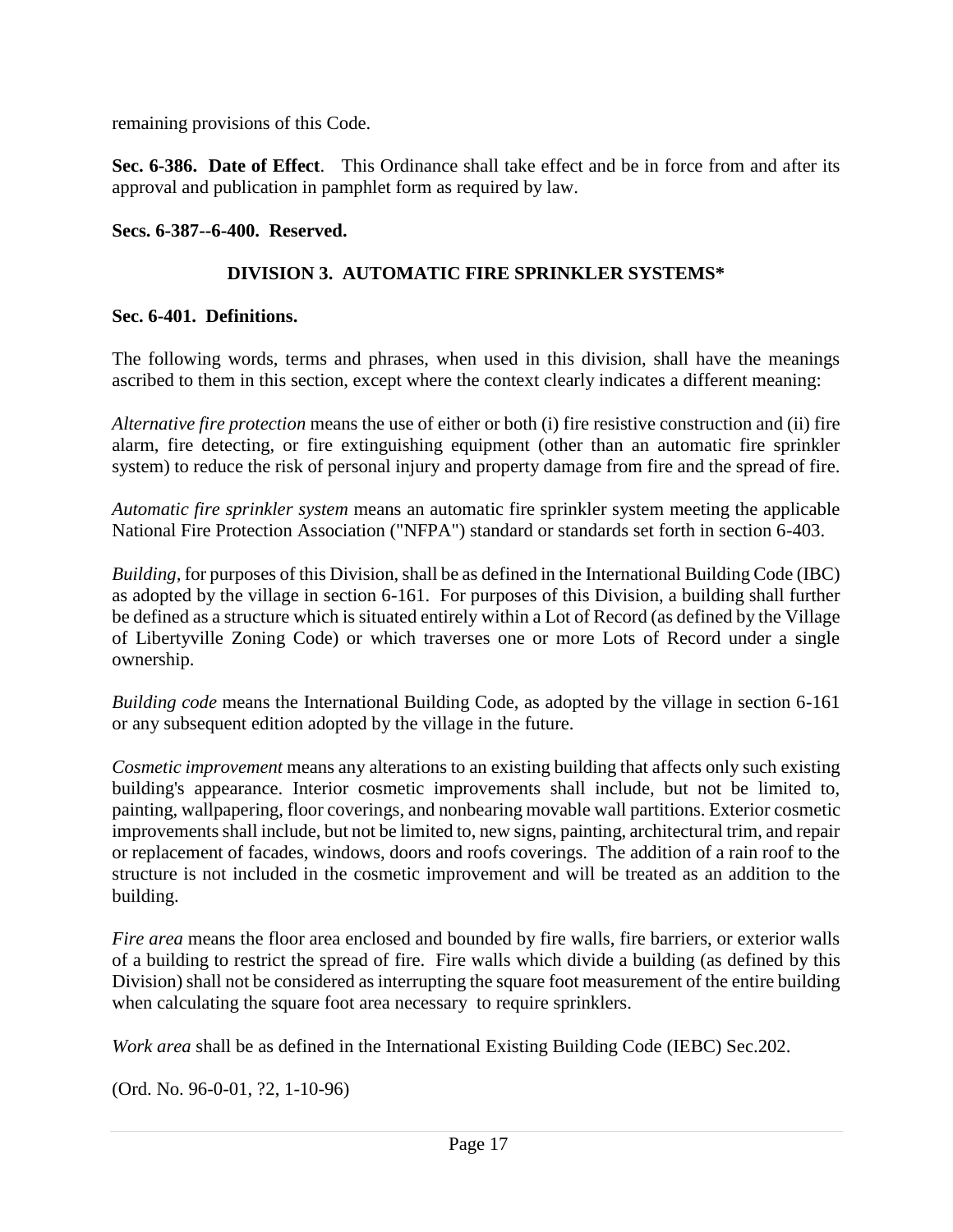**Cross reference(s)**--Definitions and rules of construction generally, ?1-2.

\*Editor's note--Ordinance No. 96-0-01, ?2, adopted January 10, 1996, amended ??6-401--6-407 by adding new ??6-401--6-408. Formerly, such provisions pertained to automatic sprinkler systems and derived from Ord. No. 91-0-53, ??1--7, 10-22-91.

## **Sec. 6-402. Conflicts.**

\_\_\_\_\_\_\_\_\_\_\_\_\_\_\_\_\_\_\_\_\_\_

To the greatest extent possible, the provisions of this division shall be construed to be consistent with, and not in conflict with, the provisions of any other law or ordinance, including the provisions of the Building Code, to the end that all such provisions may be given their fullest application. However, in case of any conflict between this division and the provisions of the Building Code, the provisions of this division shall control.

(Ord. No. 96-0-01, ?2, 1-10-96)

## **Sec. 6-403. NFPA standards**.

All automatic fire sprinkler systems shall be designed, installed and maintained in compliance with the following referenced standards as determined by the Director of the Fire Prevention Bureau to be applicable:

*NFPA 13.* The 2016 edition of the National Fire Protection Association's (NFPA) *Standard for the Installation of Sprinkler Systems.*

*NFPA 13D.* The 2016 edition of the National Fire Protection Association's (NFPA) *Standard for the Installation of Sprinkler Systems in One- and Two-Family Dwellings and Manufactured Homes.*

*NFPA 13R.* The 2016 edition of the National Fire Protection Association's (NFPA) *Standard for the Installation of Sprinkler systems in Residential Occupancies up to and including Four Stories in Height.*

NFPA 14. The 2016 edition of the National Fire Protection Association's (NFPA) *Standard for the Installation of Standpipe and Hose Systems.*

*NFPA 20.* The 2016 edition of the National Fire Protection Association's (NFPA) *Standard for the Installation of Centrifugal Fire Pumps.*

*NFPA 25.* The 2017 edition of the National Fire Protection Association's (NFPA) *Standard for the Inspection, Testing and Maintenance of Water-Based Fire Protection Systems.*

*NFPA 72.* The 2016 edition of the National Fire Protection Association's (NFPA) *Standard for the Installation of Fire Systems' National Fire Alarm Code.*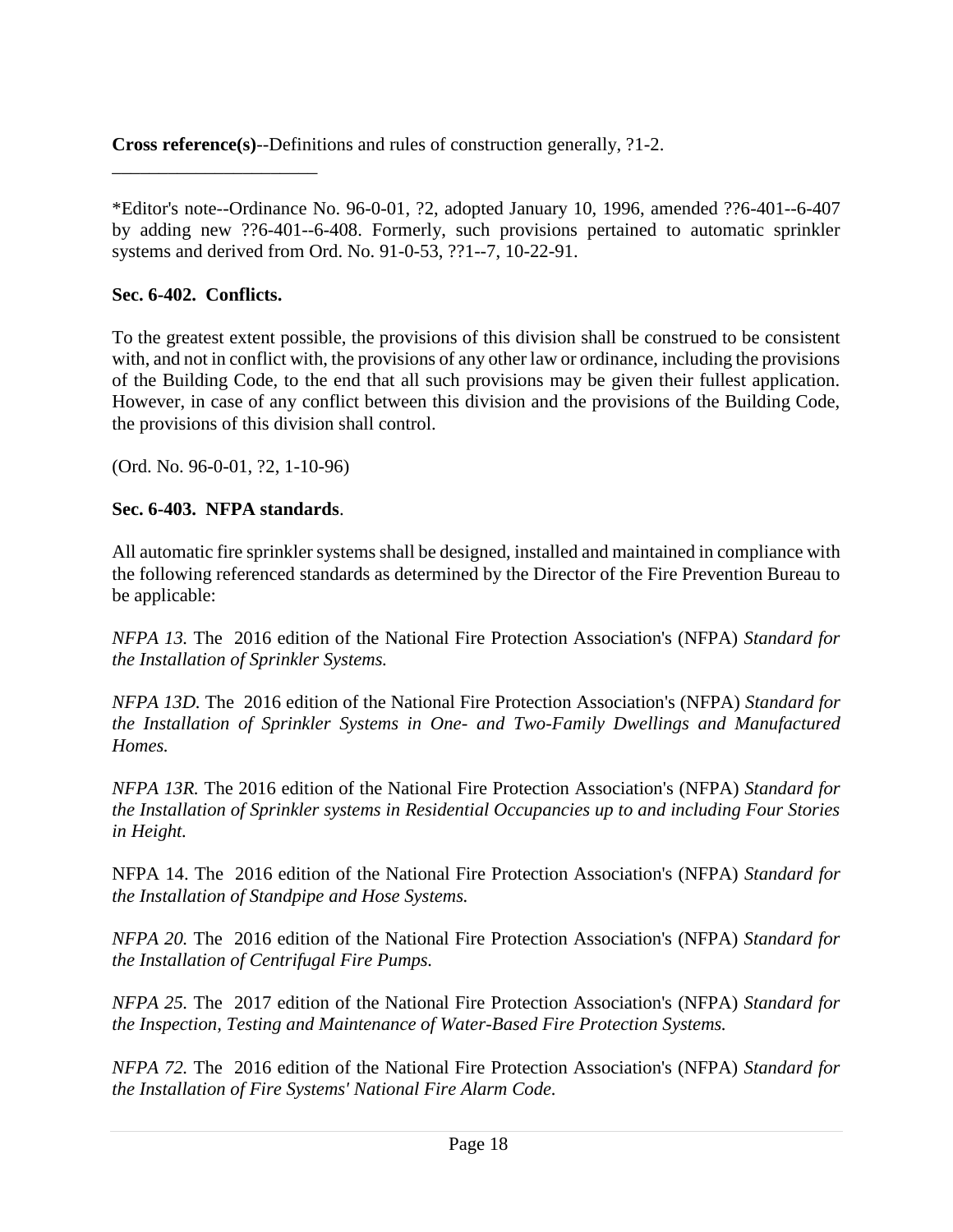Every reference to a NFPA standard in this division shall be deemed to refer to the edition of such standard set forth in this section 6-403.

(Ord. No. 96-0-01, ?2, 1-10-96)

## **Sec. 6-404. New buildings.**

(a) *When and where required.* Except as provided in subsection 6-404(b) and 6-404(c) and section 6-406, for all new buildings an automatic fire sprinkler system shall be required throughout all areas

New residential buildings, which include townhomes and one-and-two- family dwellings, shall follow sections R313.1 and R313.2 of the 2015 IRC for sprinkler installation. The sprinkler systems shall be designed per the NFPA 13D or 13R.

- (b) *Alternative fire protection for new buildings.* When the Fire Chief, Director of the Fire Prevention Bureau and Building Commissioner make a unanimous written determination, based on factors such as building, size, building construction type, location of the building on the property, and the availability or appropriateness of water as an extinguishing agent, that the public health, safety, welfare, and the lives and property of individuals will be adequately safeguarded by alternative fire protection to be provided pursuant to specific plans approved and incorporated as part of such written determination, then, on condition that such alternative fire protection is provided, an automatic fire sprinkler system shall not be required pursuant to this section 6-404.
- (c) *Exception.* Notwithstanding subsection 6-404(a) and 6-404(b) above, neither an automatic fire sprinkler system nor alternative fire protection shall be required for any detached accessory structure with the exception of a shed or playhouse that is one thousand (1,000) square feet or less in building area and only one story in height and without a basement, and regulated by Section 6-142 of the Building Code. Residential sheds/playhouses do not need sprinklers if they have no more than two hundred thirty (230) square feet of floor area.

(Ord. No. 96-0-01, ?2, 1-10-96)

## **Sec. 6-405. Existing buildings.**

- (a) Increases in fire areas of existing buildings.
	- (1) *Currently sprinklered buildings*. Except as provided in subsection 6-405(d) and section 6-406, when any existing building that is classified in a use group that would, if newly constructed, be required to have an automatic fire sprinkler system pursuant to section 6-404 and is protected by an automatic fire sprinkler system, is added to, remodeled, or altered in any manner that increases the fire areas of the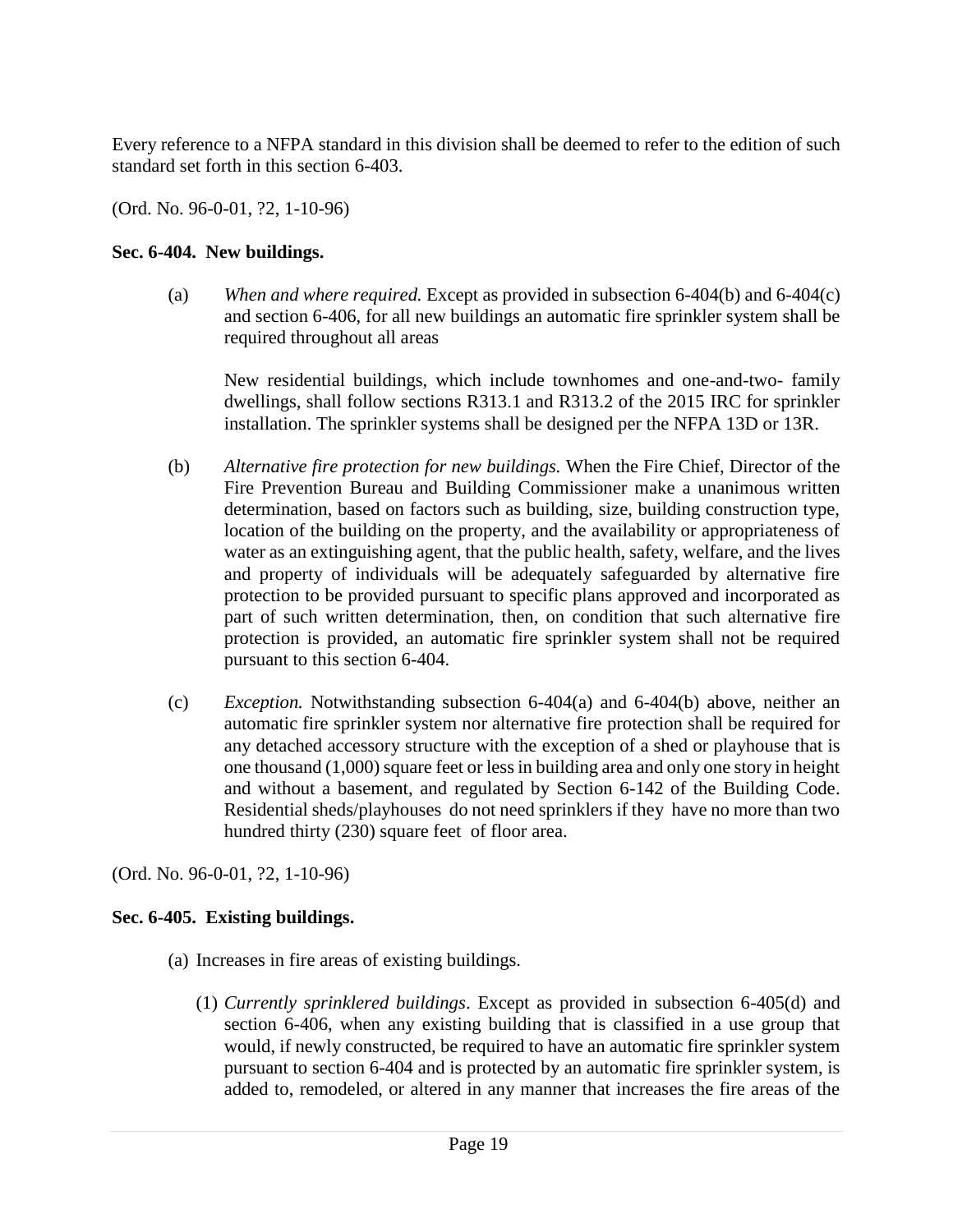building, regardless of the cost or amount of increase in fire areas, the additional fire areas shall also be protected by an automatic fire sprinkler system.

- (1) *Currently non-sprinklered buildings*. Except as provided in subsection 6-405(d) and section 6-406, when any existing building that is not protected by an automatic fire sprinkler system; and that is not regulated by the International Residential Code (IRC) as adopted in Sec. 6-211; and that would, if newly constructed, be required to have an automatic fire sprinkler system pursuant to section 6-404 is added to, remodeled or altered in any manner that increases the fire areas of the building, regardless of the cost, so that the fire areas of the entire building, including the fire areas of the building that were added, remodeled, or altered, then the fire areas of the entire building, including the fire areas of the building that were added, remodeled, or altered, shall be protected by an automatic fire sprinkler system.
- (2) *Currently non-sprinklered residential buildings.* For existing buildings that are regulated by the International Residential Code (IRC), including townhomes, and one-and two-family dwellings, the installation of an approved NFPA 13D or 13R sprinkler system will be required under the following conditions.

The exceptions under sections R313.1 and R313.2 in the (IRC) shall be deleted and replaced with the following:

- a) When an existing structure is demolished and a new structure is built on either the existing or a new foundation.
- b) When the 100% of the interior of a structure is re-modeled or removed excluding the basement, if any, in the percentage total.
- c) When an additional floor or level is constructed where no existed, before and 50% of the pre-existing interior excluding the basement, if any, in the percentage total, is altered or reconfigured.
- (b) *Remodeling or alterations to existing buildings*. Except as provided in subsection 6-405(d) and section 6-406, when any existing building that is not regulated by the International Residential Code (IRC) as adopted in Sec. 6-211; and that would, if newly constructed, be required to have an automatic fire sprinkler system pursuant to section 6-404 is remodeled or altered during any 30 month period when i) the work area exceeds fifty (50) percent of the aggregate area of the building or ii) the cost of the project is more than twenty-five (25) percent of the Lake County Supervisor of Assessments' full estimated market value of the building, excluding any cost for the installation of any required automatic fire sprinkler system and any cost for cosmetic improvements, then the fire areas of the entire building shall be protected with an automatic fire sprinkler system, regardless of whether such remodeling or alteration results in an increase in the fire areas of the building.
- (c) *Changes in use group*. Except as provided in subsection 6-405(d) and section 6-406, if the use of any building is changed such that it is classified in a use group requiring sprinklers, such building shall comply with the provisions of section 6-404 as if it were a newly constructed building.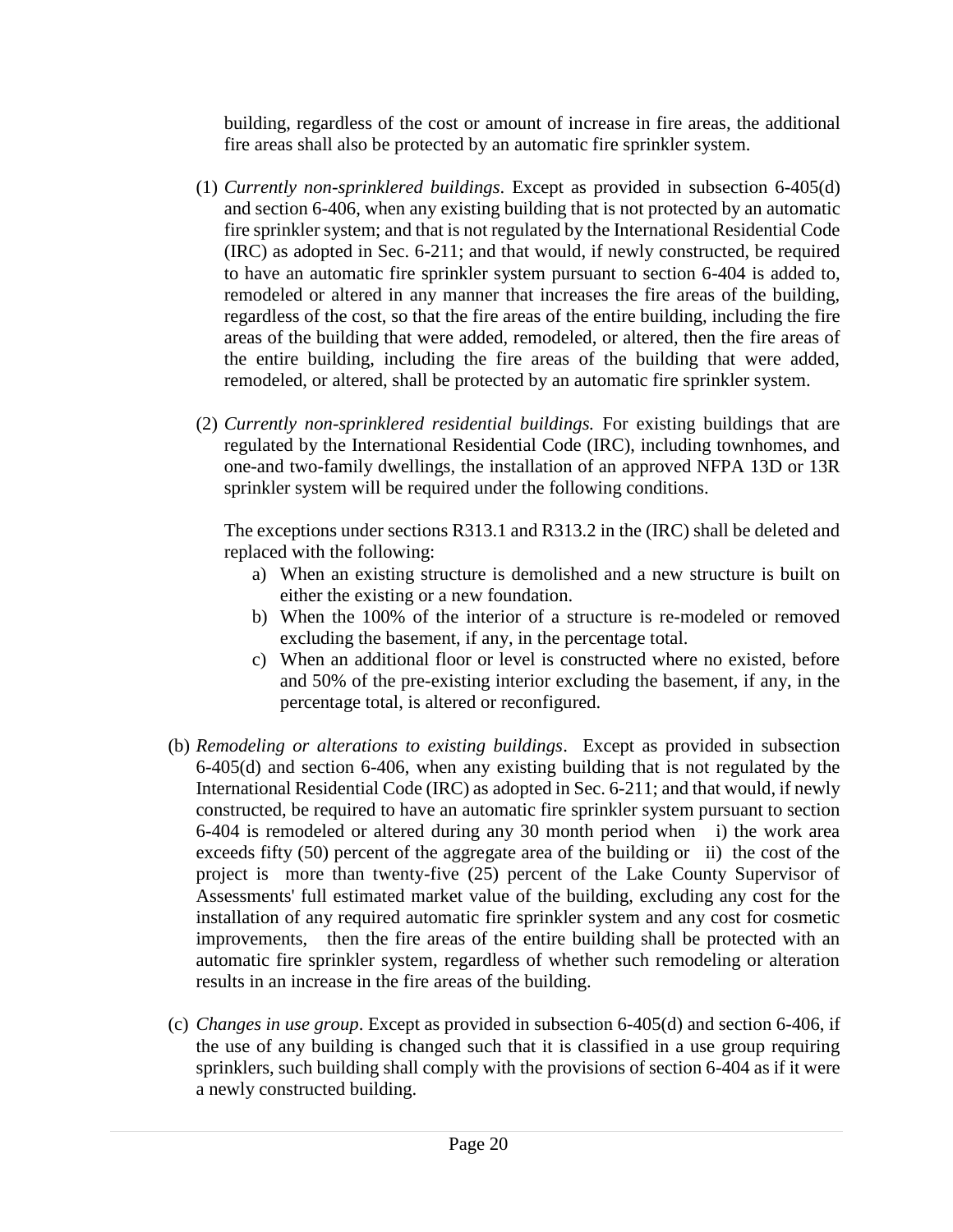- (d) *Alternative fire protection for existing buildings*. When the Fire Chief, Director of the Fire Prevention Bureau and Building Commissioner make a unanimous written determination, based on factors such as building size, building construction type, location of the building on the property, the availability or appropriateness of water as an extinguishing agent, the size of a new addition, percentage of remodeling or alterations, and the change in use group classification, that the public health, safety and welfare and the lives and property of individuals will be adequately safeguarded by alternative fire protection to be provided pursuant to specific plans approved and incorporated as part of such written determination, then, on condition that such alternative fire protection is provided, an automatic fire sprinkler system shall not be required pursuant to this section 6-405.
- (e) *Alternative timing for installation of automatic sprinkler system in existing multitenant/condominium buildings.* Whenever the provisions of this section 6-405 requires the installation of an automatic fire-sprinkler system throughout an existing multitenant or condominium building, then each currently existing and occupied tenant space or condominium unit within said building and outside of the *work area* of the related building permit may remain unsprinklered for a period not to exceed five (5) years following the issuance of the current permit, subject to the following restrictions and conditions:
	- 1) Upon the vacation of an occupied tenant space or condominium unit the vacated space or unit must be sprinklered prior to any further occupancy; and
	- 2) When any future remodeling or alteration takes place within any currently unsprinklered tenant space or condominium unit involving a work area which exceeds fifty percent (50%) of the aggregate area of such space or unit, the tenant space or condominium unit must be sprinklered simultaneously with the completion of the future work; and
	- 3) At the time of the issuance of the current permit the water service and sprinkler system shall be designed for the entire building; and
	- 4) The building water service and sprinkler system shall be installed in the building permit work area(s) and all common areas; and
	- 5) At the time of issuance of the current permit a signed statement must be is received from the property owner indicating his/her understanding of and guarantee that the entire building will be sprinklered as required above and no later than 5 years from the date of the issuance of the current permit.

(Ord. No. 96-0-01, ?2, 1-10-96)

#### **Sec. 6-406. Public utility electrical rooms, buildings and vaults.**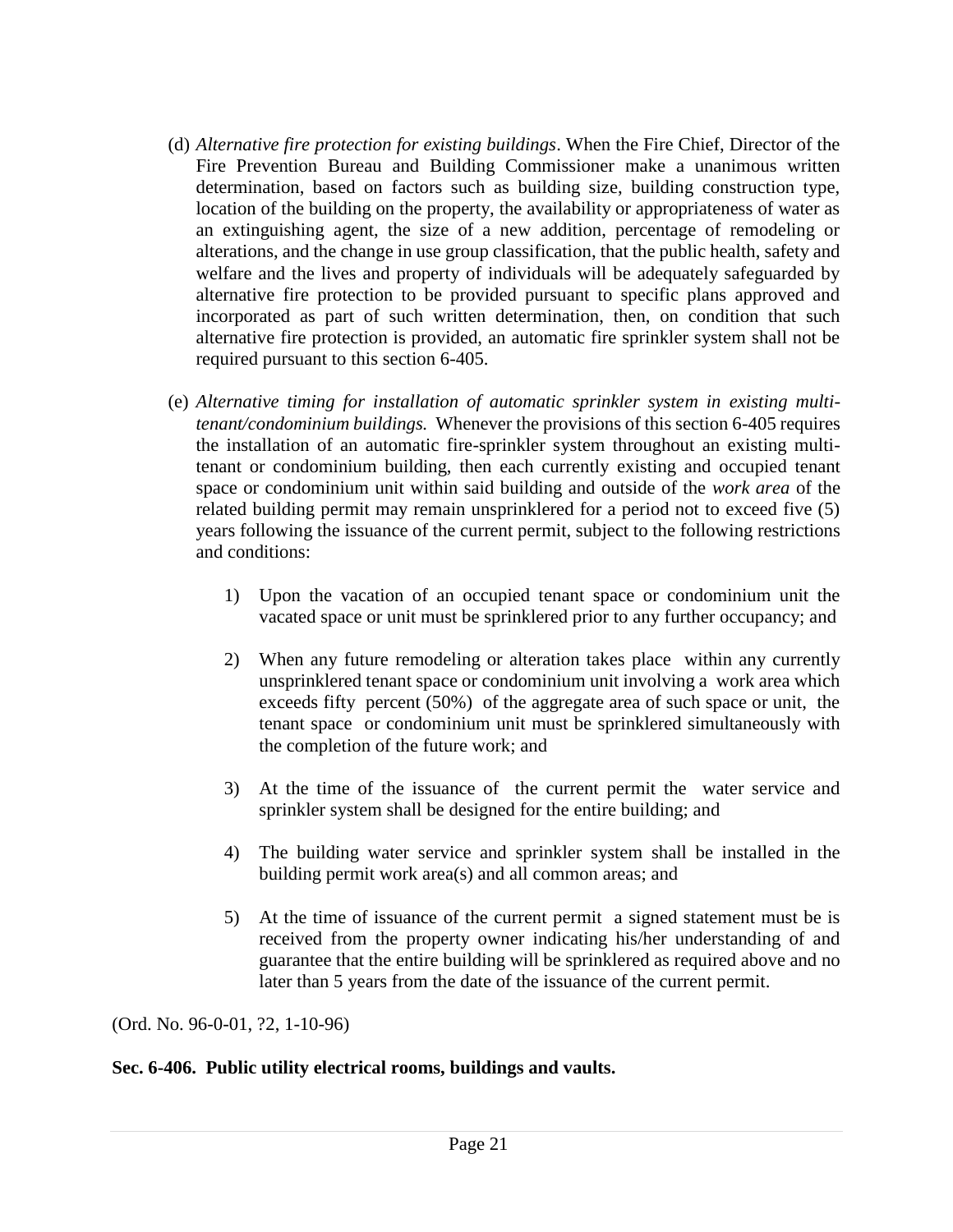Any new electrical equipment room, building or vault that is installed, serviced, secured and maintained by a public utility company that is regulated by the Illinois Commerce Commission and that complies with all of the conditions of paragraphs (1) through (6) of this section shall not be required to install an automatic fire sprinkler system pursuant to this division.

- (1) An alternative fire suppression system approved by the Director of the Fire Prevention Bureau shall be installed in the electrical equipment room, building or vault.
- (2) An automatic fire detection system approved by the Director of the Fire Prevention Bureau that meets the requirements of NFPA 72 shall be installed in the electrical equipment room, building or vault; provided, however, that the fire and trouble alarm signal shall be transmitted to the fire alarm control panel.
- (3) The electrical equipment room, building or vault shall be constructed with walls, floors and ceilings that have a minimum of a one-hour fire resistive rating.
- (4) All doors to or within the electrical equipment room, building or vault shall have a minimum of a one-hour fire-rated door assembly with self-closing devices, and any other openings or penetrations into this room, building, or vault shall be protected with a minimum of a one-hour fire rated assembly.
- (5) A portable fire extinguisher, with a minimum rating of 2A40BC, shall be installed inside the electrical room, building, or vault within ten (10) feet of each exit and one shall also be provided on the exterior of the room or vault at the entrance door.

(Ord. No. 96-0-01, ?2, 1-10-96)

## **Sec. 6-407. Supervision of systems.**

Every automatic fire sprinkler system, except single family residential systems regulated by the International Residential Code (IRC) as adopted in Sec. 6-211, installed within the Village, whether or not such system is required by this division, shall be electronically supervised by an approved addressable fire alarm-system located in the riser room. If such area is not accessible from the exterior of the building, the fire alarm control panel shall be located in a location approved by the Director of the Fire Prevention Bureau. Every automatic fire sprinkler system installed within the village, whether or not such system is required by this division, shall have a direct connection to the fire department dispatch center meeting the requirements of NFPA 72 for remote stations and shall be transmitted via the Village radio system. A sprinkler system for only local protection and one which does not have electronic supervision, will not be required to transmit a signal to the dispatch center. Notwithstanding the requirements of this section, when the fire marshal makes a written determination that the public health, safety and welfare and the lives and property of individuals will be adequately safeguarded, based on factors such as number of sprinkler heads or size of the protected area, if no electronically supervised fire alarm control panel system is installed, then no such system shall be required.

(Ord. No. 96-0-01, ?2, 1-10-96)